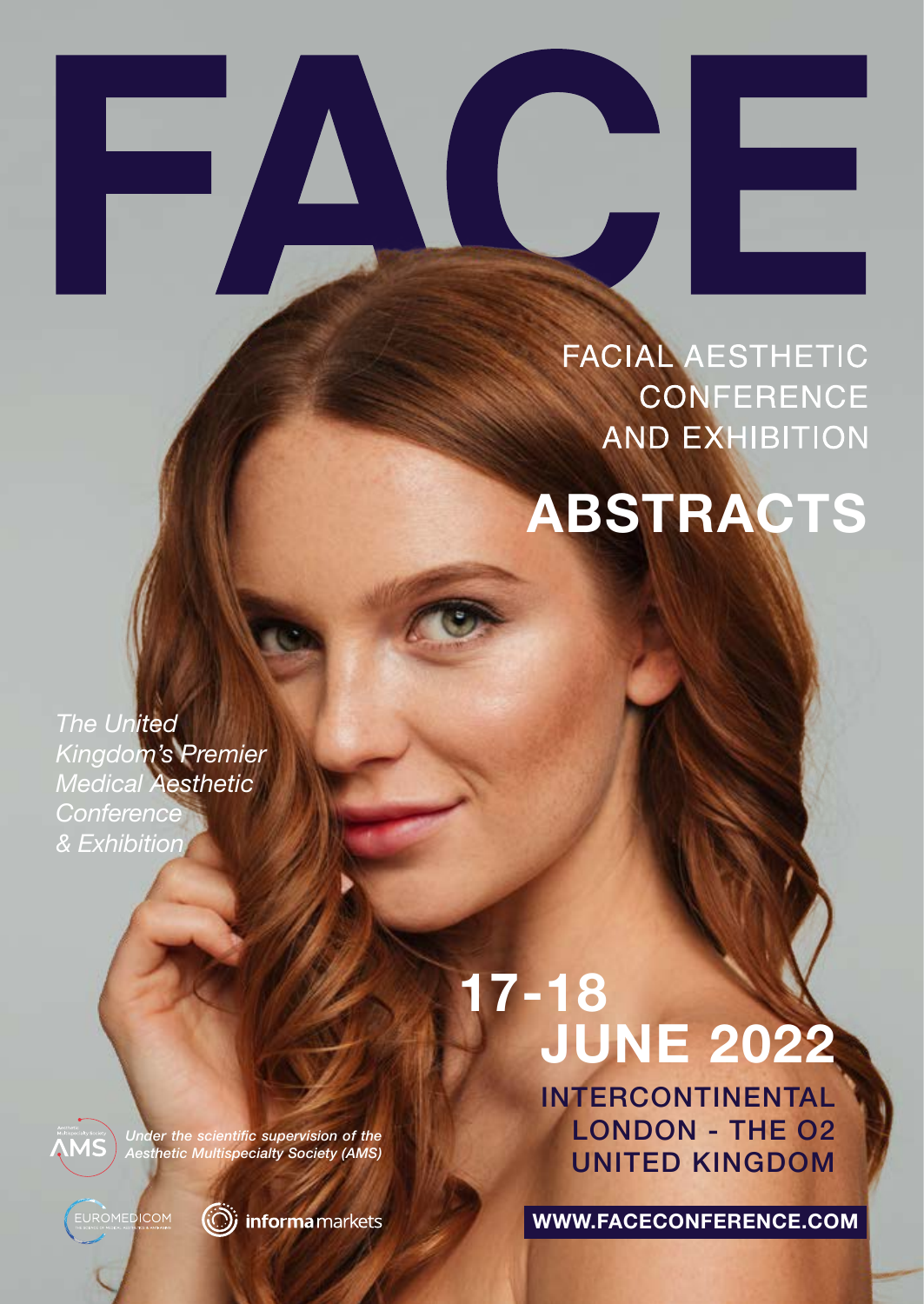# ABSTRACTS

# **ALLI Zunaid**

ALLI Zunaid<br>Saturday, June 18, 2022 - from 09:00 to 11:00

Session:

Complications Management

# **ANGIOEDEMA FOLLOWING HA LIP FILLER**

Dermal filler procedures may not always go according to plan. This presentation will focus on a rare case of angioedema following hyaluronic acid lip filler. This group of reversible fillers are extremely safe to use, however adverse events may happen which will require swift and decisive action by the practitioner to prevent further morbidity. This adverse event may quickly devolve into an acute life-threatening emergency with airway compromise. The case will describe the clinical background, angioedema diagnosis, pathophysiology of angioedema, immediate management, and further management plan. With patient safety at the forefront of practice, a detailed evidenced-based approach will then be presented to assist practitioners with the identification, diagnosis, and management of such a case in an aesthetic clinic environment.

# **AMIR Ruthie**

Friday, June 17, 2022 - from 11:30 to 13:00 **ARORA 16**

# Session:

What's New and Where to Start with Devices: Now and Beyond

#### **SYNCHRONOUS ULTRASOUND PARALLEL BEAM TECHNOLOGY FOR LIFTING EYEBROW SKIN AND LIFTING LAX SUBMENTAL AND NECK SKIN**

#### Background:

Ultrasound technology can treat fine lines and wrinkles as well as lift lax skin. Although early technology was less than optimal, a new-generation device (Sofwave, Yokneam, Israel) can safely target the mid-dermis to maximize neocollagenesis and neoelastogenesis, while incorporating feedback-controlled skin cooling and energy deposition. This ultrasound device utilizes synchronous ultrasound parallel beams to deliver seven beams of thermal energy at once to the mid-dermis at 0.5-2.0mm, increasing tissue temperatures to 60-70 degrees Celsius.

#### Purpose:

The purpose of this study is to assess the efficacy of this new-generation ultrasound device to lift lax skin of the eyebrow area and of the submental and neck areas using objective measurements and to compare the results obtained after a single treatment and after two treatments.

#### Study Design:

80 subjects (76 females and 4 males; age 39-77 years old; Fitzpatrick Skin Type I-V) from 5 US clinical sites were enrolled into a prospective, multi-center clinical study. Subjects received 2 treatments to the entire face, submental and neck area, and were followed up to 3 months post the last treatment.

Quantitative image analysis to objectively measure the skin lift was conducted by comparing baseline vs. after first treatment (immediately before the second treatment) and 3-months after the second treatment using 2D images. The eyebrow lifting measurements based on the maximum eyebrow height and the average eyebrow height (MEH and AEH). The submental and neck lifting measurements based on fixed reference points under the chin, whereas reduction in the area represents tissue lift. Two independent masked reviewers, who were not involved in the study, were asked to identify the 3-months post-treatment images, which were presented to them randomly with the pre-treatment images. Safety aspects were recorded along the study course.

#### Findings:

Significant mean improvement in average eyebrow height (AEH) and maximal eyebrow height (MEH) were achieved already after the first treatment with mean improvements of 0.71mm and 0.72mm (respectively). Results remained similar after the second treatment with mean AEH and MEH of 0.69mm and 0.78mm (respectively).

As well, significant lifting in objective measurement were obtained with mean lax submental and neck tissue lifting of 34mm2 and 38mm2 after first and second treatments, respectively.

In each of the visits, the improvements were found statistically significant compared to baseline (P <0.05); While the improvements were found similar after the first and second treatments (P>0.05).

Two blinded reviewers were in agreement in identifying the pre- and 3-months post-treatment photographs correctly for 79% of eyebrow lifting and 80% of the submental and neck lifting.

One related-device adverse event was recorded during the study (moderate blister on the neck resolved completely after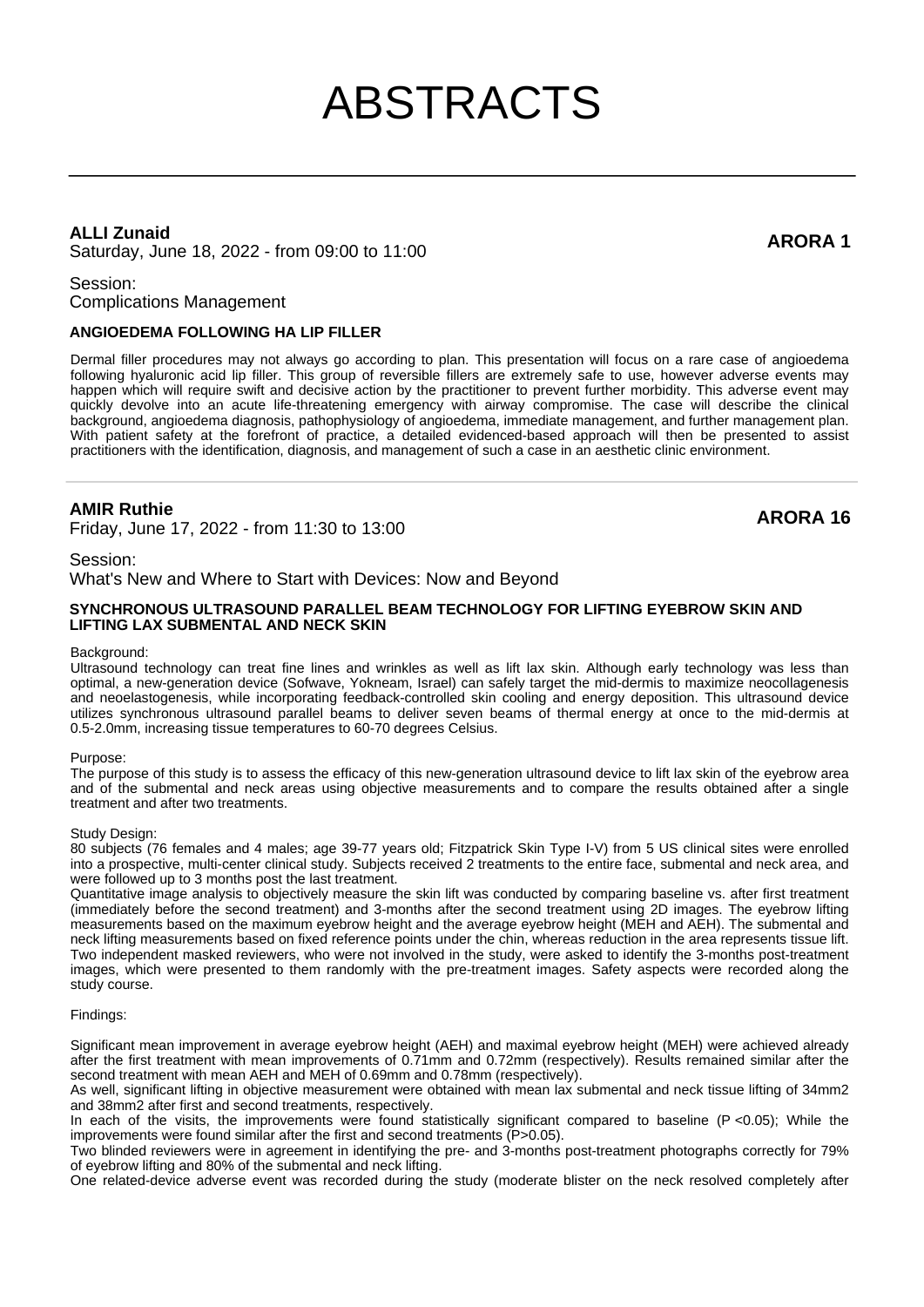applying topical Silvadene cream only). There was no downtime with all subjects.

Summary:

This new-generation ultrasound device was demonstrated to safely provide clinical lifting of the eyebrows and the submental and neck lax skin already after a single treatment.

# **AVERINA Vladlena**

AVERINA VIadiena<br>Saturday, June 18, 2022 - from 16:30 to 18:00 **ARORA 15** 

Session: A NEW REALITY FOR PATIENTS AND PRACTICES

# **THE LONG TERM: WHAT CHANGED IN THE PAST FEW YEARS THAT WILL REMAIN IN THE AESTHETIC BUSINESS FOR THE COMING YEARS?**

Dr Martyn King joins leading experts to discuss the changing face of aesthetic practice with a focus on greater regulation within the industry, including premises, training providers and medical devices. A more holistic approach to treatment, often including several treatment modalities, to achieve the most beneficial outcome in both cosmetic appearance and wellbeing. The extended role of the aesthetic practitioner, offering additional treatments that are considered more medical and may include diagnostic tests. The use of imaging technology to lower the risk, and help in the management, of complications.

# **BAKER Anna**

**BAKER Anna**<br>Friday, June 17, 2022 - from 16:30 to 18:00 **ARORA 15** 

Session:

Advanced Masterclass: Peeling Skin Diversity - in Partnership with the International Peeling Society (IPS)

# **SUPERFICIAL PEELING FOR SENSITIVE SKIN**

Superficial peeling in sensitive skins can be effectively performed using the right technologies. In this session, I will explore the evidence behind some key proven multi-tasking ingredients, which can not only improve & strengthen the skin barrier, but deliver many advanced anti-ageing benefits as well.

# **BERTOSSI Dario**

Friday, June 17, 2022 - from 11:30 to 13:00 **ARORA 1**

Session: Nose Nasolabial fold and Cheeks Zygoma Anatomy

# **ADVANCED ANATOMY OF NOSE NASOLABIAL REGION**

LIVE DEMO

# **BILAL Afsheen**

**BILAL Arsneen**<br>Friday, June 17, 2022 - from 11:30 to 13:00 **ARORA 16** 

Session: What's New and Where to Start with Devices: Now and Beyond

# **USES OF PICO LASER BEYOND TATTOO REMOVAL IN DERMATOLOGY**

Title OF Abstract: USES OF PICO LASER BEYOND TATTOO REMOVAL IN DERMATOLOGY: MY EXPERIENCE

Category: Aesthetic Dermatology

Corresponding/presenting author information: Dr. Afsheen Bilal

Placement Preference: Oral presentation

ABSTRACT:

Background: Pico second lasers are revolutionary devices with the ability to create a pulse of less than one nanosecond. Pico laser fractional hand piece is a breakthrough in laser science because of it's ability to create LIOBs. They have been used for various applications in the field of aesthetic and clinical dermatology. The objective of the study was to determine the effectiveness of the picosecond lasers for indications other than tattoo removal.

Methods:In this single-center, prospective study conducted in a private setting at Max Cosmetic contouring clinic G/8 Markaz,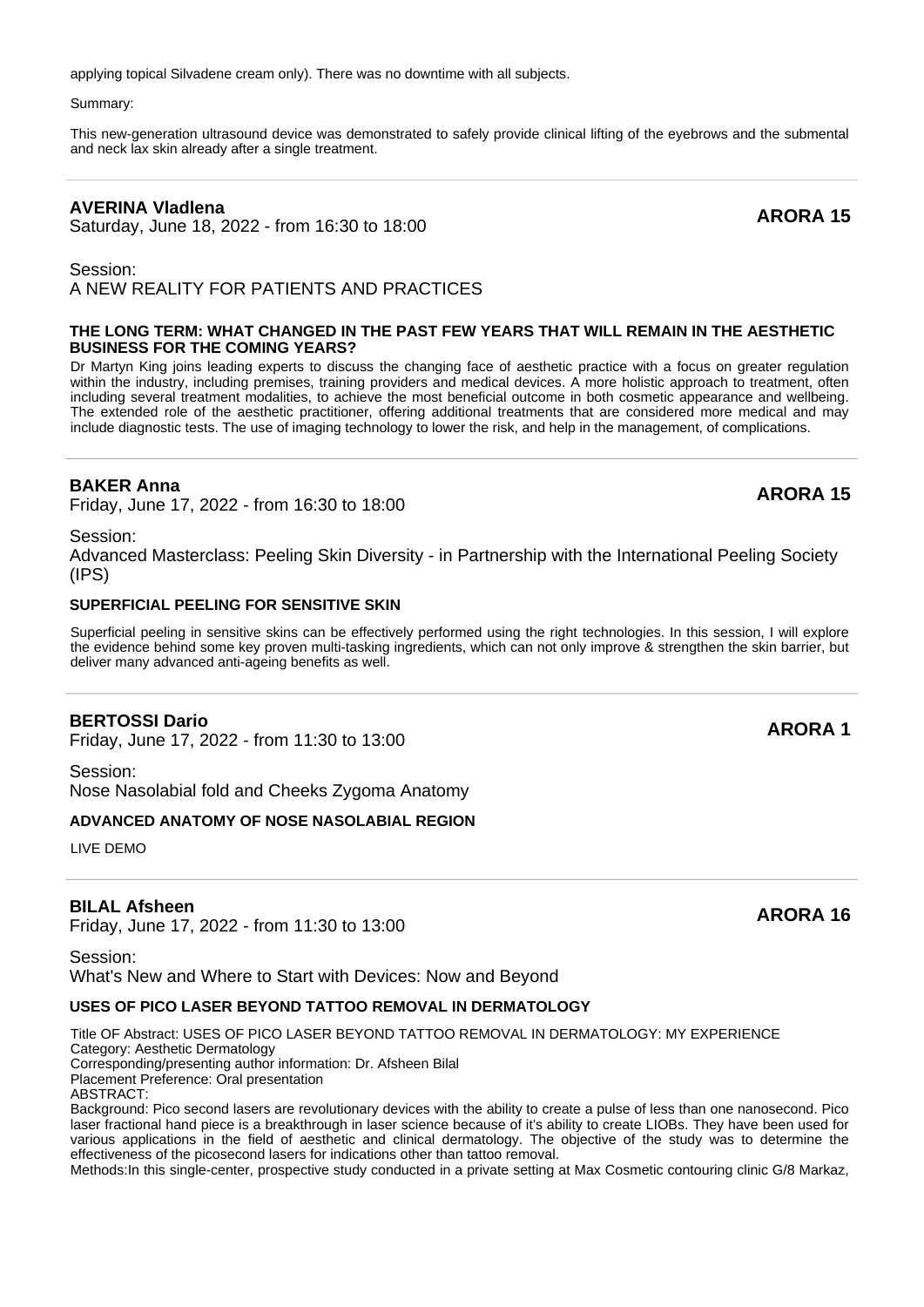Islamabad, during one year, 40 patients were included with clinically diagnosed dermatological disorders including 6 cases of resistant Melasma, 4 cases of post Inflammatory Hyperpigmentation, 4 cases of Active Acne and 5 cases of Post Acne Scarring, 4 cases of Rosacea, 3 cases of Nevus of Ota, 1 case of post burn scarring, , 1 case of Nevus Spilus, 2 cases of Macular Amyloidosis and 10 cases of age or environment related skin damage. Patients received 3-8 sessions of pico laser for different skin conditions 1week to 1month apart as indicated. Treatment was done with picosecond laser in different wavelengths for different conditions. Wavelengths used were 1064 nm,595 nm, 660 nm, 532 nm in picosecond pulses with a spot size ranged from 2-10 mm, fluence ranged from 0.16- 3J/cm2.In melasma , post acne and post burn scarring Pico laser fractional hand piece was also used. The pain and satisfaction scores for overall appearance and texture were noted.

Results: The mean age of the patients was 43.57±12.05 SD.29 women and 11 men with Fitzpatrick skin types 3-5, and post Inflammatory hyperpigmentation, Melasma, Active Acne and Post Acne Scarring, post burn scarring, age related skin damage, Rosacea, Nevus of Ota, Nevus Spilus, Macular Amyloidosis were enrolled. The mean pain score was 2.97 of 10 (Range: 1-6). Patients were satisfied to extremely satisfied with improvement in appearance and texture at their final treatment. 17.5 % of the patients were satisfied whereas 82.5% of the patients were extremely satisfied from the results. It's worth mentioning that few cases of melasma got worsened with pico laser sessions.

Conclusion: Picosecond laser has been found to be safe and effective for various skin conditions in patients with skin of color. It should not be first line therapy for melasma.

# **BURGESS MBE Paul**

Friday, June 17, 2022 - from 16:30 to 18:00 **RIVERVIEW SUITES**

Session: Compliance and Insurance in Aesthetic Practices

#### **THE IMPLICATIONS OF NEW REGULATORY FRAMEWORKS ON AESTHETIC NURSING**

Over the next two years non-surgical treatments will be regulated via a new licensing system in England. The legal basis for this will be the Health and Social Care Act 2022. How the licensing system will work, what treatments are in scope and a new set of mandatory standards will need to be agreed and approved. I will outline the latest developments in these areas and the implications for aesthetic nurses alongside other health care professionals.

# **CETTO Raul**

Friday, June 17, 2022 - from 14:00 to 16:00 **ARORA 1**

Session: Biostimulation explained

#### **AVOIDING NODULES AND KEEPING IT SAFE**

Management and avoidance of complications is key for any Aesthetic Practitioner. Nodules can be tricky to manage and are often misdiagnosed. Learn up to date protocols on the management and avoidance of nodules, who to involve in the management and when you might have to refer a patient.

# **CETTO Raul**

**CETTO Rauf**<br>Saturday, June 18, 2022 - from 11:30 to 13:00

Session: Hyaluronidase With Live Filler Dissolving

#### **NEW FINDINGS ON THE USE OF HYALURONIDASE IN FACIAL AESTHETICS THAT CHANGES TREATMENT PROTOCOLS**

With the rise in popularity of dermal filler treatments, there has been an increase of vascular compromise and other complications reported in medical literature. Hyaluronidase is often used for the management of complications arising from dermal filler treatments, do you know what the half life, correct doses and dilutions are for the correct use of hyaluronidase? Join us as we share some recently published evidence based protocols on the use of Hyaluronidase in Aesthetic Medicine.

# **CETTO Raul**

**CETTO Rauf**<br>Saturday, June 18, 2022 - from 14:00 to 16:00

#### Session:

Central Facial Triangle: How I Combine

# **MEDICAL RHINOPLASTY: COMBINING BOTULINUM TOXIN AND DERMAL FILLERS**

The use of dermal fillers for reshaping the nose has significantly increased over the last years, with the increase in popularity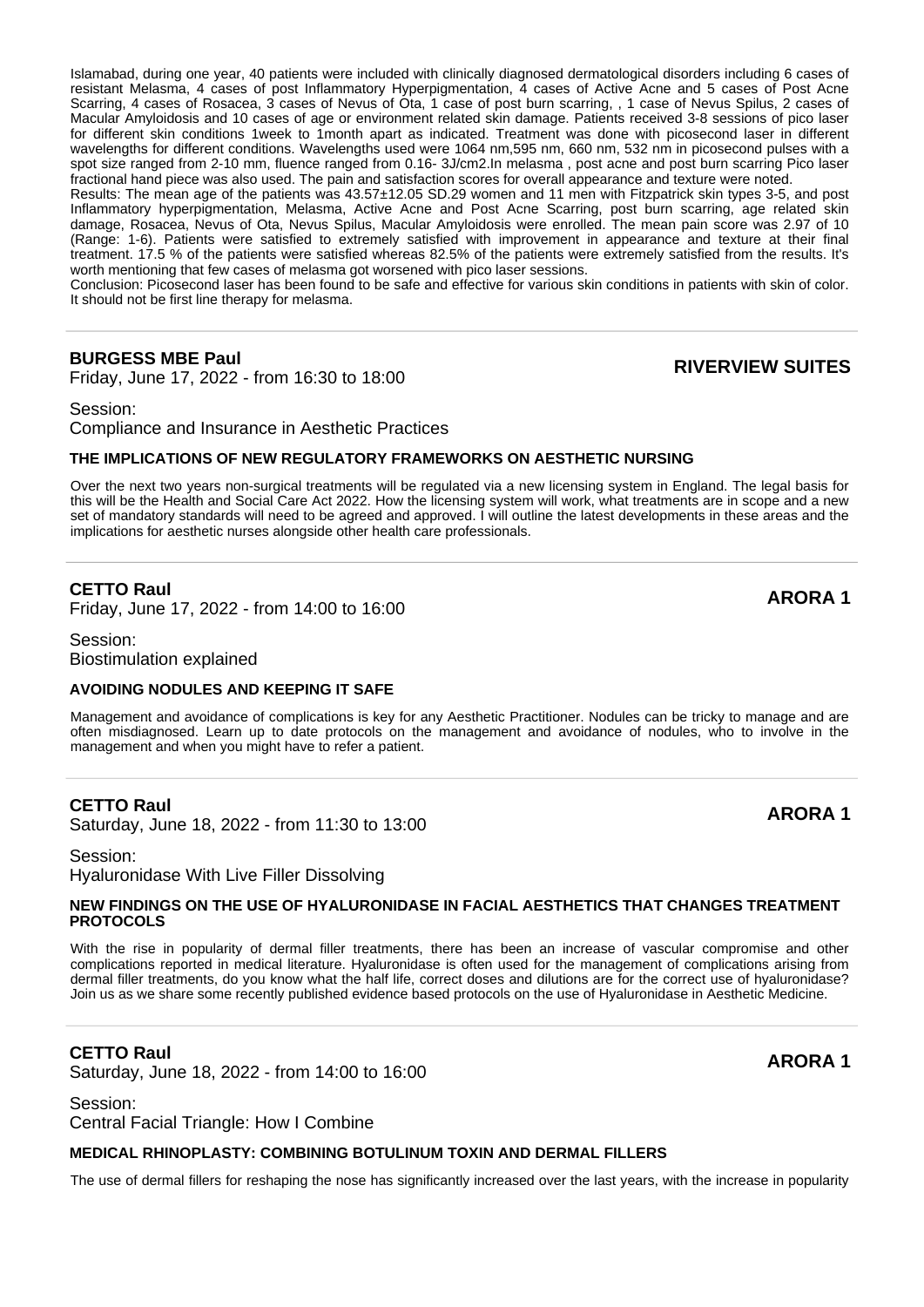of non surgical nose reshaping treatments some patients now have an alternative to surgery. The nasal tip is incredibly dynamic and is an area where we use a combination of dermal fillers and botulinum toxin to address the downwards rotation of the nasal tip. Join us if you would like to learn how to use these treatments in combination or in isolation for treating nasal flaring and nasal tip rotation.

# **CHONG Patrick**

Friday, June 17, 2022 - from 11:30 to 13:00 **ARORA 16**

Session:

What's New and Where to Start with Devices: Now and Beyond

#### **ADVANCES IN VARICOSE VEIN CARE - WHAT CAN PATIENTS EXPECT IN 2022-23**

My talk will provide a summary of the evidence base for current Thermal Techniques such as Laser, Microwave and Radiofrequency Ablation and also Non-Thermal Techniques such as Sclerotherapy, Cyanoacrylate Glue and MOCA will also be covered including extra-corporeal varicose vein surgery.

This session will be useful for colleagues with a varicose veins practice or those looking to expand their practice, clinician referrers like dermatologists and plastic surgeons, hospital managers considering expansion of their services to include patient centred evidence based varicose vein care.

What is good varicose vein care in 2022? What care standards do the PMIs expect? What is the self-funding market like? Come and join this session to find out.

# **COLLINS Brett**

Friday, June 17, 2022 - from 16:30 to 18:00 **RIVERVIEW SUITES**

Session:

Compliance and Insurance in Aesthetic Practices

# **THE SAVE FACE PERSPECTIVE ON POTENTIAL LICENSING SCHEMES IN AESTHETICS**

The passing of the Health and Care Bill means that the government now have scope to introduce a licensing scheme for those who offer non-surgical cosmetic treatments. In this presentation, we will discuss what that means in practical terms for medical professionals who practice in this field.

What is licensing? And is it a fit for purpose model to address the issues that exist within this sector?

We will help you decipher the truth from the propaganda and present the facts that will give you a clearer view of what this will entail if it is implemented to enable you to make informed decisions.

# **DAVIES Owen**

**DAVIES OWER**<br>Saturday, June 18, 2022 - from 11:30 to 13:00

Session: Innovations In Regenerative Procedures

# **THE SCIENCE, LIMITATIONS AND FUTURE OF EXOSOMES IN AESTHETICS**

Extracellular vesicles (EVs) are lipid enveloped nanoparticles that are naturally produced by cells and function in the intercellular transfer of biological material such as proteins and RNAs. These particles have been shown to confer many of the therapeutic effects attributed to stem cells, altering the functions of recipient cells upon transfer and modulating the local inflammatory environment. This has made them particularly appealing candidates in regenerative medicine as a scalable alternative to stem cell treatments or as vehicles for the delivery of exogenous drugs and native biological factors. In this talk I will deliver an overview of the current status of EVs in regenerative medicine and identify their potential applications in aesthetics.

# **DIERICKX Christine C. DIERICKX Christine C.**<br>Friday, June 17, 2022 - from 14:30 to 16:00 **ARORA 15**

Session: Aesthetic Treatments in Patients with Skin of Colour

# **CLINICAL EXPERIENCE WITH 1927 NM LASER FOR ACNE TREATMENT**

Background: In 2008, it was demonstrated that lipids can be targeted with light-based energy-based devices utilizing using a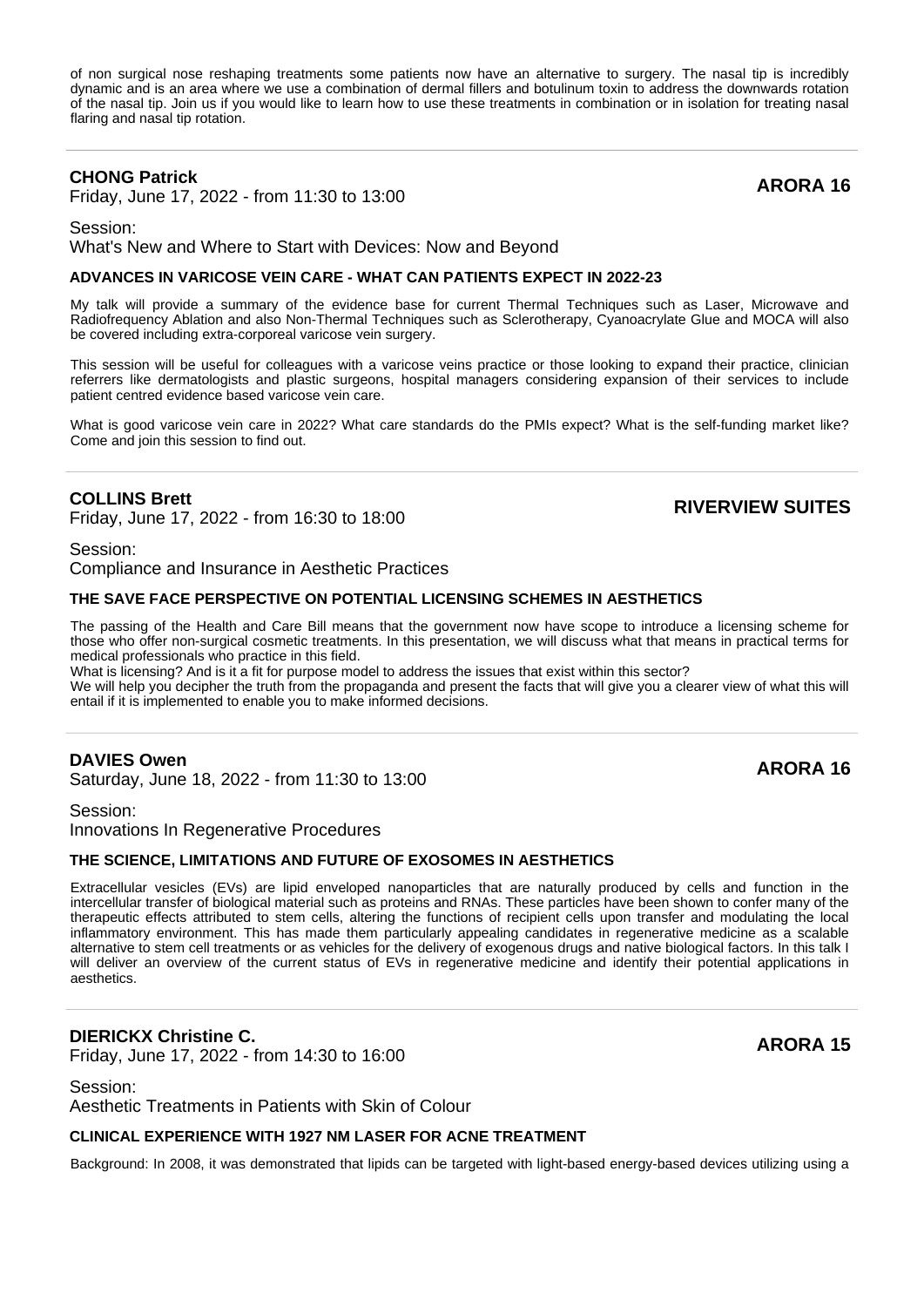wavelength-tunable superconducting free-electron laser. It was also demonstrated that lipid absorption bands were near several wavelengths, including 1700 nm with maximum absorption in sebum around 1726 nm. This led to several clinical investigations of a 1726 nm laser for selective targeting and photothermolysis of sebaceous glands, which could theoretically improve various forms of acne vulgaris.

Study Design/Materials and Method: In two separate IRB-approved trials, the efficacy of a novel 1726 nm laser (Accure Acne, Inc., Boulder, CO) with built-in and fully integrated forced air cooling, as well as real-time temperature monitoring and modulation was evaluated for the treatment of moderate inflammatory acne vulgaris. This skin cooling system and temperature management systems allows for protection of superficial skin from thermal injury and reduction of subject discomfort and unintended nonspecific inflammation. The trials enrolled 26 subjects, who were to receive up to 4 treatments spaced 4-6 weeks apart.

Results: A total of 19 subjects completed the trials, representing various ages and Fitzpatrick skin types (I-V). A total of 84.2% (n = 16) completed four treatments and 15.8% (n = 3) completed two treatments. The median improvement of inflammatory lesion count from baseline was 73%, 81%, and 80% at 4-, 8-and 12-week follow-up periods, respectively. For subjects who reported to 39- and 52-week follow-ups, 60% either maintained or sustained improvement of their inflammatory lesion count from their last previous visit. Responder status has been defined as a minimum threshold of 50% reduction in inflammatory lesion count from baseline. The responder rate was 92%, 100%, and 100% at 4 weeks, with 100% maintained their responder status from previous visit. There were no cases of permanent damage or scarring.

Conclusion: Treatment with a novel 1726 nm laser with integrated and highly controlled cooling as well as real-time temperature monitoring offered safe , improved, and durable clinical outcomes for moderate inflammatory acne vulgaris.

# **EL MUNTASAR Ahmed**

EL MUNTASAR ATTITUDE<br>Saturday, June 18, 2022 - from 09:30 to 11:00

#### Session:

Marketing Branding Your Practice Through Social Media, PR Events

### **UTILISING INSTAGRAM TO BUILD YOUR BRAND, GAIN HUNDREDS OF THOUSANDS OF FOLLOWERS AND A LOYAL CLIENT BASE**

Join Dr Ahmed in an interactive session with tips and tricks on growing your Instagram following, gaining loyal clients and increasing the presence you have on social media. Showing how Dr Ahmed became the most followed cosmetics doctor in the UK on social media. Delving into creating stories and reels to engage your audience.

# **GOLD Michael**

Friday, June 17, 2022 - from 09:30 to 10:30 **ARORA 15**

Session: Scar Management

# **LIGHT AND LASER FOR MULTI-MODEL SCAR MANAGEMENT**

Treating scars is one of the most difficult concerns aesthetic physicians face on a daily basis in our practices. Lasers and Light Sources have emerged as one of the most promising and useful "tools" we have to improve the appearance of hypertrophic scars and keloids. This presentation will review the evidence-based medicine regarding the use of Energy Based Devices in treating these lesions and how we have changed patient lives as a result.

# **GOLD Michael**

Friday, June 17, 2022 - from 11:30 to 13:00 **ARORA 16**

Session: What's New and Where to Start with Devices: Now and Beyond

# **FAT REDUCTION DEVICES IN 2022-23 &NDASH: WHAT'S NEW AND WHAT WORKS**

Fat reduction with non-invasive medical devices have become one of the most popular cosmetic treatments being performed all over the world. This presentation will present the evidence-based scientific studies for these devices - both with cold and with laser energies. Fat reduction is now a reality and understanding how these devices work and setting proper patient expectations will all be presented in this talk.

# **GOODARZIAN Xavier**

Friday, June 17, 2022 - from 16:30 to 18:00 **ARORA 15**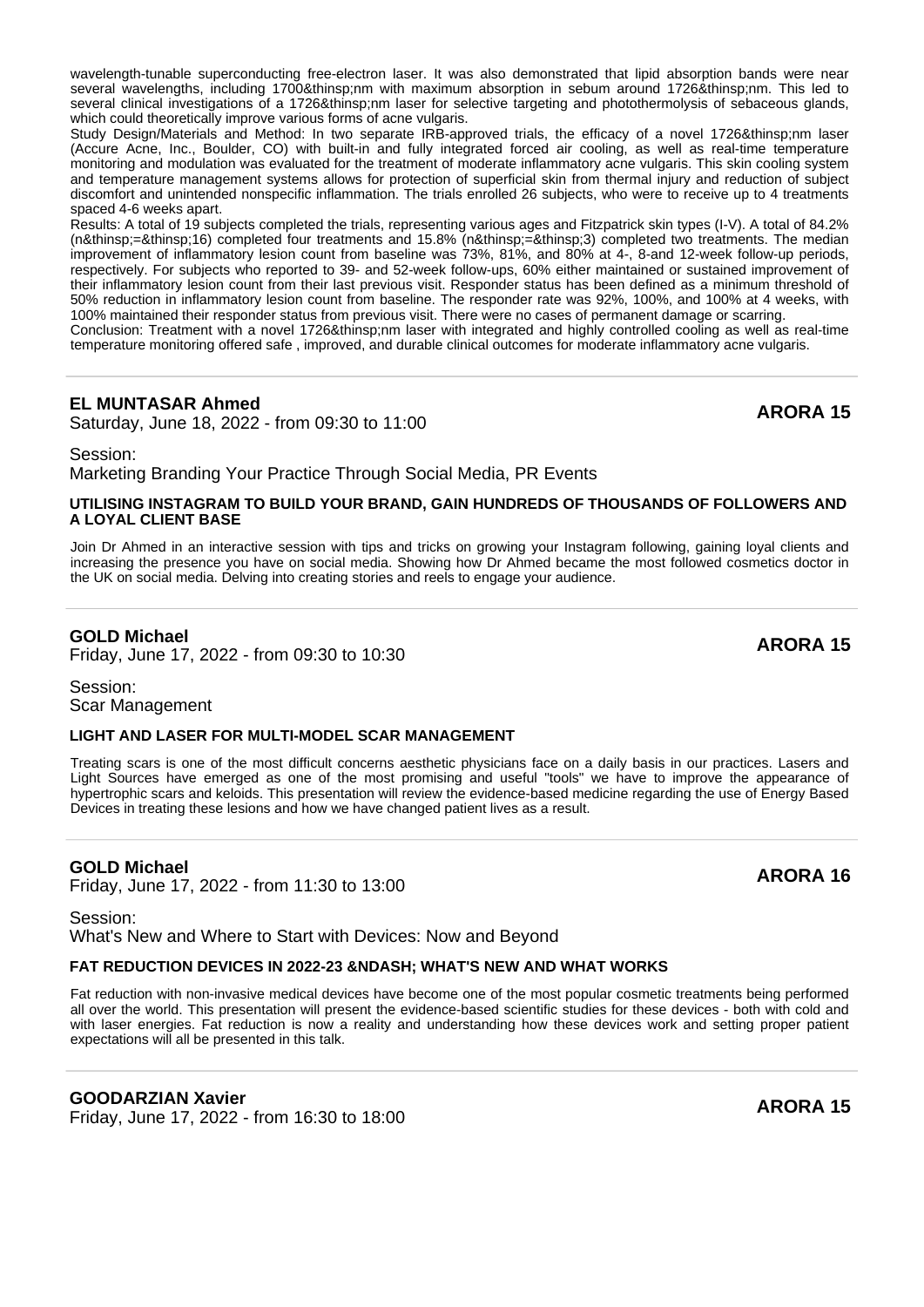Session: Advanced Masterclass: Peeling Skin Diversity - in Partnership with the International Peeling Society (IPS)

# **SKIN RESTORATION WITH MEDIUM AND DEEP CHEMICAL PEELS AND SKIN DIVERSITY**

In this session we explore the results one can achieve with TCA medium peels and deep phenol peels and we look at how to choose the best combinations of peels to achieve optimum results. Correct patient selection is key to success with chemical peels. Medium TCA peels can be combined with deep phenol peels in different areas of the face. This method is called a mosaic peel. In this session we will discuss the key differences between medium and deep peels when it comes to preparation, treatment and aftercare. We will also consider ethnic diversity and various types of peels.

# **GOUT Uliana**

**GOUT UIIana**<br>Saturday, June 18, 2022 - from 16:30 to 18:00

Session:

A NEW REALITY FOR PATIENTS AND PRACTICES

#### **THE LONG TERM: WHAT CHANGED IN THE PAST FEW YEARS THAT WILL REMAIN IN THE AESTHETIC BUSINESS FOR THE COMING YEARS?**

Dr Martyn King joins leading experts to discuss the changing face of aesthetic practice with a focus on greater regulation within the industry, including premises, training providers and medical devices. A more holistic approach to treatment, often including several treatment modalities, to achieve the most beneficial outcome in both cosmetic appearance and wellbeing. The extended role of the aesthetic practitioner, offering additional treatments that are considered more medical and may include diagnostic tests. The use of imaging technology to lower the risk, and help in the management, of complications.

# **GRANITE Alexis**

Friday, June 17, 2022 - from 11:30 to 13:00 **ARORA 15**

Session: Dermatology 101 - How To Spot Conditions' Differences

#### **THE RED, FLAKY FACE, HOW TO DIAGNOSE AND TREAT DERMATITIS**

Red, dry facial patches are something we see very regularly in our practices, but not all dermatitis is the same. Learn how to spot subtle differences in this common skin condition to help guide diagnosis and management.

# **HARRIS Steven**

**HARRIS Steven**<br>Saturday, June 18, 2022 - from 11:30 to 13:00

# Session: Hyaluronidase With Live Filler Dissolving

#### **THE GROWING TREND OF ELECTIVE DISSOLVING WITH HYALURONIDASE - HOW DID WE GET HERE AND WHERE ARE WE HEADING?**

There appears to be a growing trend of electively dissolving hyaluronic acid fillers with many specialised dissolving clinics now in operation. The trend involves the use of the enzyme hyaluronidase to reverse unaesthetic results, in particular overfilled faces. In order to fully understand this trend, one needs to understand the causes of overfilled faces and in particular, Alienisation - the distortion of normal anatomy beyond what would be considered normal range for the individual. This talk will focus on the underlying causes of Alienisation - why some see and others do not - from image disorders (including dysmorphic practitioners) to the need for approval from others (in 'herd' aesthetics) and being 'trendy' on social media. In many cases, the anatomical distortions are associated with increased risks to both the physical and mental well being of our patients. Where are we heading with Alienisation and what are the key roles we should be playing as practitioners?

Reference: Harris, S. Alienization. PRS-Global Open. 10(1):e4025, January 2022.

# **HERMANS Anne-Mette**

**HERMANS Anne-Mette**<br>Saturday, June 18, 2022 - from 09:30 to 11:00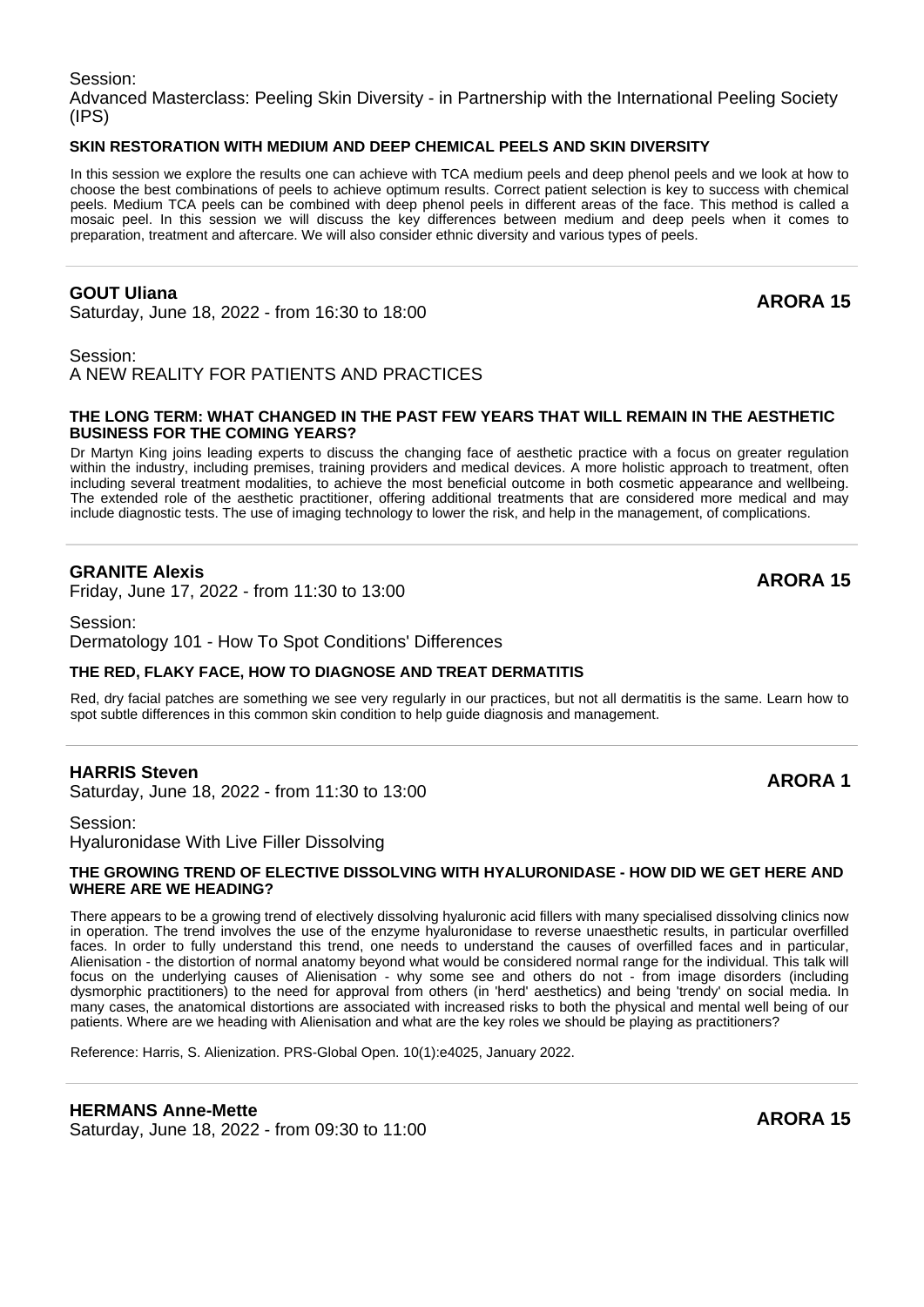# Session: Marketing Branding Your Practice Through Social Media, PR Events

# **SOCIAL MEDIA MARKETING OF COSMETIC PROCEDURES: A CONTENT ANALYSIS AND IMPLICATIONS FOR REGULATION**

Cosmetic patients are likely to consult social media for information and recommendations before undergoing a procedure, which means that providers are increasingly turning to social media to entice (young) people to undergo cosmetic procedures. Based on an extensive content analysis of the Instagram marketing by various UK clinics, I will present how cosmetic procedures are being marketed to social media audiences and the implications of this. Following this presentation, I will lead a discussion on current advertising regulations by the UK's Advertising Standards Authority (ASA) and will encourage sharing good practice amongst participants.

# **HOOKER Eddie**

Friday, June 17, 2022 - from 16:30 to 18:00 **RIVERVIEW SUITES**

Session: Compliance and Insurance in Aesthetic Practices

# **THE SECTOR AND INSURANCE ARE EVOLVING AND IT IS VITAL TO KEEP UP TO DATE WITH ALL CHANGES AND NEWS**

Within this talk, Eddie Hooker will be touching on:

- 1 The development and merging of the sector and insurance post pandemic
- 2 The importance of improved and continuous communication
- 3 Understanding claims, consultations and prevention etc
- 4 What part technology has to play in the insurance world going forward

# **HUMZAH Dalvi**

**FIUMZAH Daivi**<br>Friday, June 17, 2022 - from 09:00 to 11:00 **ARORA 1** 

#### Session:

What's new on botulinum toxin and fillers

# **BOTULINUM TOXIN AS A TOPICAL TREATMENT TO REDUCE SWEATING**

Botulinum toxin works on the sebocyte to reduce sweating. Frequently delivered intradermally with multiple injection in the area to be treated, Transdermal delivery of botulinum toxin in different formulations using a nanoparticle delivery system is presented with early investigator led results discussed.

# **HUMZAH Dalvi**

Friday, June 17, 2022 - from 11:30 to 13:00 **ARORA 16**

Session: What's New and Where to Start with Devices: Now and Beyond

# **RADIOFREQUENCY ASSISTED LIPOLYSIS FOR COMBINED CONTOURING AND SKIN TIGHTENING**

Radiofrequency as energy based devices provide a novel technique to achieve lipolysis , tissue and skin contraction. The combined procedures of internal (X-tite) and external (Morpheus 8) provides an inside out treatment option. The development of this technology and associated safety features are presented with treatment procedures and outcomes.

# **HUMZAH Dalvi**

Friday, June 17, 2022 - from 14:00 to 16:00 **ARORA 1**

Session: Biostimulation explained

# **WHAT'S THE TRUTH ABOUT HYPERDILUTION**

Hyperdilute / dilute are different practical aspects in using CaHA for collagen induction. Colloquially terms such as "wash" is used, this is inaccurate and does not address the fundamental issues of hyperdilution. The key concepts of hyperdlution and its specific uses in different circumstances are discussed form 1: 2 to 1:5 .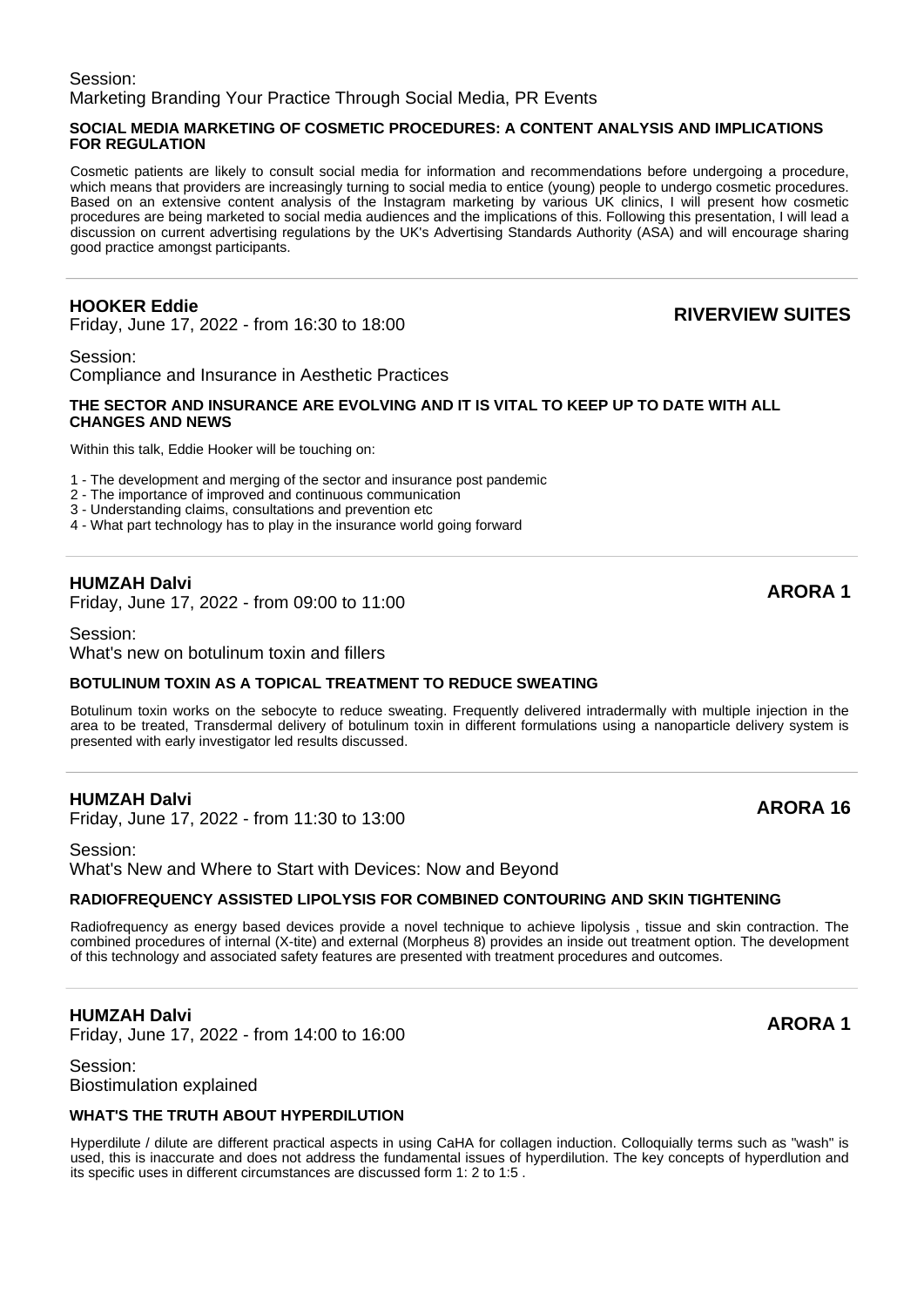# **HUMZAH Dalvi**

**HUMZAH Daivi**<br>Saturday, June 18, 2022 - from 11:30 to 13:00

# Session: Hyaluronidase With Live Filler Dissolving

#### **HYALURONIDASE - KNOWN KNOWNS TO UNKNOWN UNKNOWNS**

Hyaluronidase plays a central role in dealing with filler related complications. many of the views and uses have developed in an anecdotal fashion. The scientific basis of its use and future developments in aesthetics is discussed. The myths surrounding hyaluronidase in clinical aesthetic practice are examined and potential protocols that practitioners could use in their clinical practice are presented.

# **JAIN Ravi**

Friday, June 17, 2022 - from 14:30 to 16:00 **ARORA 16**

Session: What Is Your Go-To Thread And Why?

# **PERMANENT SUSPENSION THREAD LIFTS**

I will present 2 year audit on facelift using permanent suspension threads and how since introducing these to my practice, I can provide long term solutions to lifting with minimal complications.

# **JUDODIHARDJO Harryono**

Friday, June 17, 2022 - from 14:30 to 16:00 **ARORA 15**

#### Session:

Aesthetic Treatments in Patients with Skin of Colour

#### **THERMO-MECHANICAL ABLATION TREATMENT IN SKIN OF COLOUR PATIENTS**

#### Background:

Thermo-Mechanical Ablation (TMA) machine is a new device that is non-laser, non- radio frequency and non- plasma device that transfer heat to the skin directly by conduction. The device heats up a piece of titanium metal to a constant 400 degrees Celsius and, by using a highly precise mechanical piston, it pushes the heated metal to the skin for a precise millisecond amount of time. This resulted in instant desiccation of the skin and create intradermal inflammation that stimulates skin repair. The safety of this new device is assessed in this study.

#### Method:

Retrospective review of our clinical notes on the first 150 patients we treated with this TMA device.

#### Results:

150 consecutive patients aged 20 to 82 years with Fitzpatrick Skin Types I to V who were treated with TMA was included in this study. The study period was from October 2016 to June 2018. Total number of treatment sessions was 327. The total number of pulses delivered to these patients was 148,856 (average 455 pulses per session). The indications for the treatment were photodamaged skin (n=145) and acne scarring (n=5). All patients did not have any permanent side effects. There were 4 reported complication all of which were: temporary Post-inflammatory hyperpigmentation (n=2), impetigo (n=1) and dermatitis  $(n=1)$ .

#### Conclusions:

Using the TMA device for photodamaged and acne scarring is safe in skin types I to V and has a low incidence of temporary side effects.

#### References:

H Judodihardjo, S Rajpar. Retrospective study on the safety and tolerability of clinical treatments with a novel Thermomechanical Ablation device on 150 patients. J Cosmet Dermatol. 2022 Apr;21(4):1477-1481. doi: 10.1111/jocd.14243.

# **KANE Michael A. C.**

**KANE MIChael A. C.**<br>Friday, June 17, 2022 - from 09:00 to 11:00 **ARORA 1** 

Session: What's new on botulinum toxin and fillers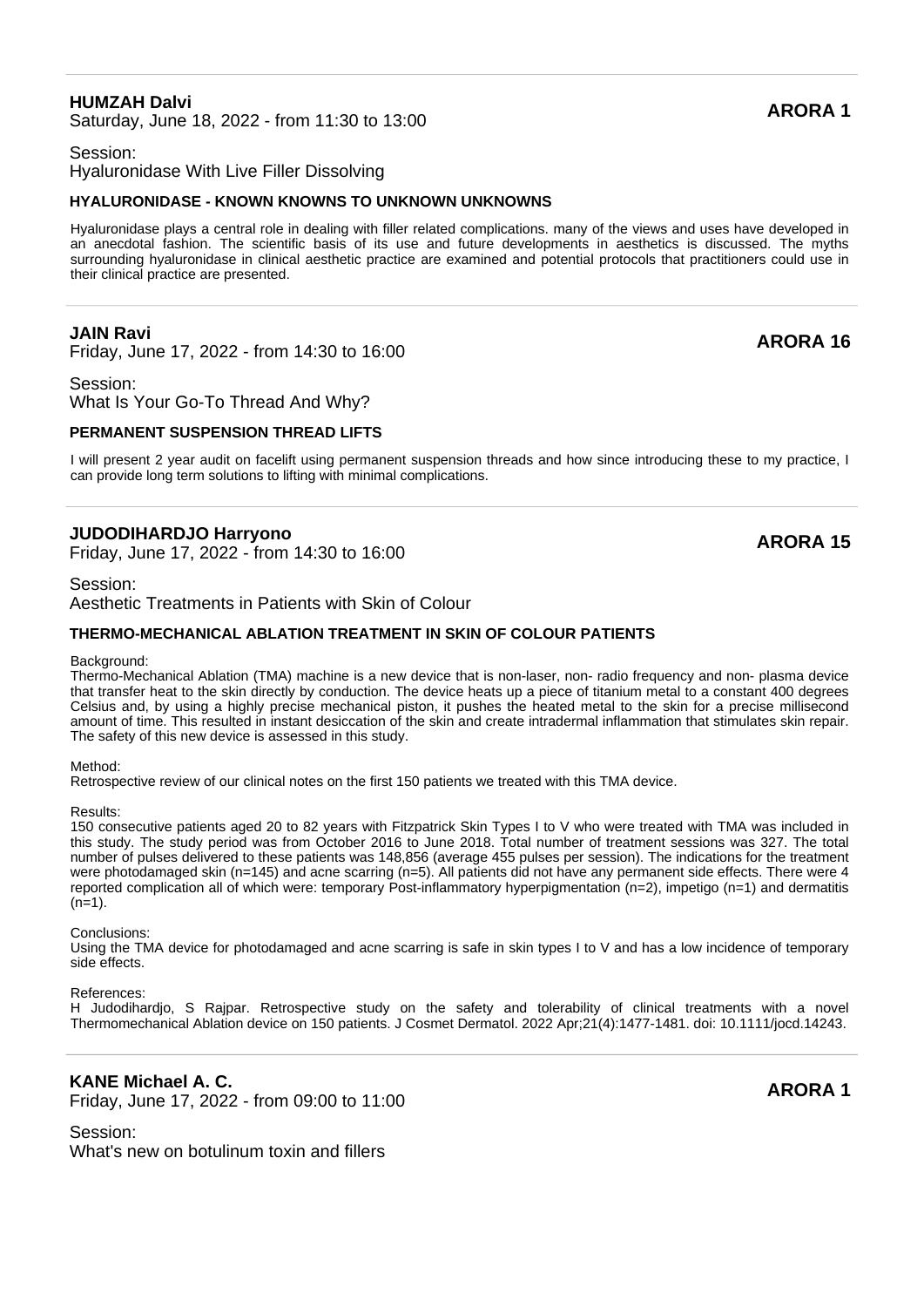#### **NEW EXTENSION OF TOXIN DURATION: BEYOND INCREASING DOSE**

Duration of action of botulinum toxin type A is an important issue to practitioners and patients alike. Recently, attention has been paid to publications which show an increase in duration with a large increase of dose. Are there other ways to increase duration without a large dose increase?

This presentation will discuss both interval and formulation in the role of increasing duration while maintaining a natural-looking result using relatively low doses.

# **KANE Michael A. C.**

**KANE MICHAEL A. C.**<br>Saturday, June 18, 2022 - from 17:10 to 18:00

Session: Fat Dissolving Injections

#### **PERIORBITAL INJECTABLE REJUVENATION BY REMOVING (NOT JUST ADDING) VOLUME**

Periorbital rejuvenation was limited to surgical procedures for nearly a century. Then, chemical peels and lasers were added to our armamentarium. For the past twenty years adding volume for rejuvenation has helped to prevent hollowing of the orbit and helped to hide eye bags of peri-orbital fat. This non-surgical procedure has revolutionized our ability to treat the periorbital area without surgery. But there is a limit to what can be gained from volume addition alone. In the author's hands, the limitation of volume addition is the size of the visible periorbital fat. This is the cut-off point for this procedure. A new injectable product, MesoEye, which decreases the appearance of periorbital fat will be discussed. The various ingredients of the product which help to reduce lipogenesis and adipogenesis will be discussed. The mechanism of action of the various ingredients will be discussed in detail including their complementary roles in reducing the appearance of periorbital fat without surgery.

#### **KAUR Bhavjit**

Friday, June 17, 2022 - from 14:30 to 16:00 **ARORA 15**

Session:

Aesthetic Treatments in Patients with Skin of Colour

#### **PREVENTING AND MANAGING AESTHETIC COMPLICATIONS IN DARKER SKIN TYPES**

Addressing the aesthetic, dermatologic and hypertrichosis needs in people with darker skin types requires specialist knowledge, from diagnosis to treatment of the condition keeping in mind the variations in treatment protocols in the context of skin tone. Best practice would include the expertise to prevent and manage complications that may arise due to these procedures. With the addition of innovative treatment options available so rapidly in this field, the application of different devices, minimally invasive procedures, and peels etc., on people with darker skin colour poses challenges as most of the research is done on lighter skin types.

#### **KING Martyn**

**KING Martyn**<br>Saturday, June 18, 2022 - from 09:00 to 11:00

Session: Complications Management

#### **COVID-19 VACCINATION: INFECTION AND IMPACT**

COVID-19 has had a huge impact on aesthetic practitioners, not least from the compulsory lockdowns, but also due to the increase in complications, particularly Delayed Onset Nodules and Delayed Onset Reactions, that have been observed in patients that have previously had soft tissue fillers. Dr Martyn King presents the nationally adopted advice on performing filler treatments around vaccination and data and case studies from the Aesthetic Complications Expert Group in the management of these adverse events. He also discusses a new treatment regime that has been highly successful in treating patients with resistant nodules that have failed to resolve with standard treatment and in a patient who had an allergic response to hyaluronidase.

# **KING Martyn**

**KING Martyn**<br>Saturday, June 18, 2022 - from 16:30 to 18:00

# Session:

A New Reality for Patients and Practices

**THE LONG TERM: WHAT CHANGED IN THE PAST FEW YEARS THAT WILL REMAIN IN THE AESTHETIC BUSINESS FOR THE COMING YEARS?**

Dr Martyn King joins leading experts to discuss the changing face of aesthetic practice with a focus on greater regulation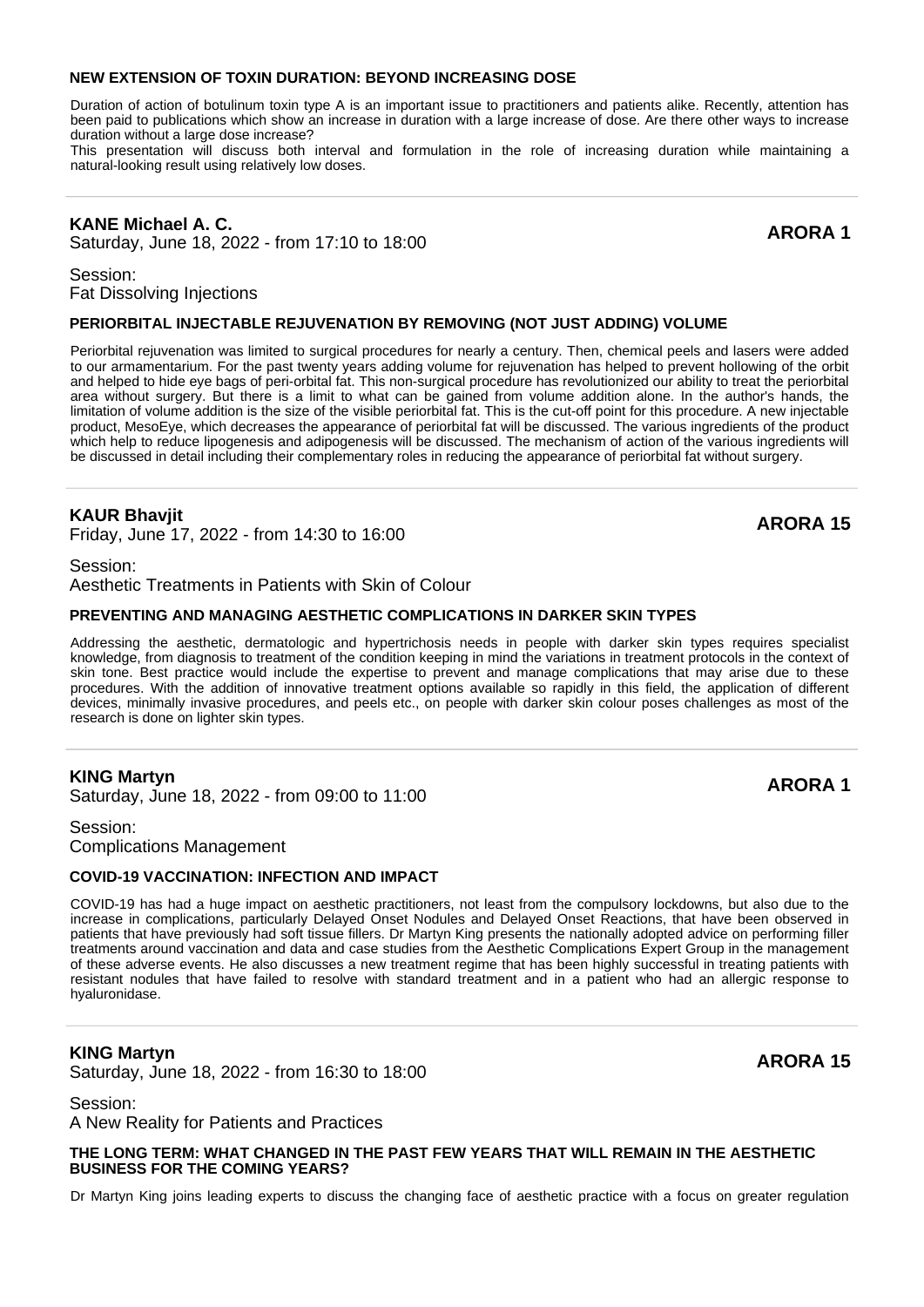within the industry, including premises, training providers and medical devices. A more holistic approach to treatment, often including several treatment modalities, to achieve the most beneficial outcome in both cosmetic appearance and wellbeing. The extended role of the aesthetic practitioner, offering additional treatments that are considered more medical and may include diagnostic tests. The use of imaging technology to lower the risk, and help in the management, of complications.

# **MANCHA Gema**

**MANCHA Gema**<br>Saturday, June 18, 2022 - from 09:30 to 11:00

Session:

Marketing Branding Your Practice Through Social Media, PR Events

#### **THE MUST-HAVES OF A SUCCESSFUL PERSONAL BRAND**

In a hyper-connected and fast-changing environment the Personal Brand plays a key role to gain reputation, differentiate and acquire a consistent value proposition. This talk provides the essentials to achieve a successful Personal Brand.

# **MANCHA Gema**

**MANCHA Gema**<br>Saturday, June 18, 2022 - from 11:30 to 13:00

Session: The Patient Journey I: Building a Loyal Patient Following

# **DIFFERENTIATION STRATEGIES: WHY AESTHETICS PRACTITIONERS MUST BE STRONG LEADERS**

Good leadership is key to develop high performance teams.

This talk focuses on identifying the soft skills and capabilities of a strong leaders and how they can transform the whole organization.

Inspirational leadership positively influences the behaviour of their employees and make the team strive to achieve the objectives of the company.

# **MANDAVIA Rishi**

Friday, June 17, 2022 - from 09:30 to 10:30 **ARORA 15**

Session: Scar Management

#### **RF MICRONEEDLING AND CO2 LASER FOR ACNE SCARRING**

#### Introduction

Combination radiofrequency (RF) microneedling with fractional ablative carbon dioxide (CO2) laser is a new approach for acne scar treatment. Aims: 1) to systematically review the literature on the safety and effectiveness of this treatment for acne scarring; 2) to assess safety and effectiveness in a multicentre case series.

#### **Methods**

Systematic review. Articles that assessed the safety and effectiveness of combination RF microneedling and fractional CO2 laser for acne scarring were included and quality assessed using the Downs and Black checklist.

Case series. Patient records were reviewed from 2 clinics, one in London, UK and the other in Washington D.C., US, to identify patients who underwent a single treatment with RF microneedling and fractional CO2 laser for acne scarring. Outcome assessment was via the Scar Global Assessment (SGA) scale.

**Results** 

Systematic review. Three articles were included and reported improvements in acne scar severity. Adverse effects included erythema, oedema, pain, vesicle formation, erosion, petechiae, desquamation, post inflammatory hyperpigmentation (PIH) and acne flare. Quality scores ranged from 14-15 (maximum of 21).

Case series. Twenty-six patients were included. Mean SGA Score was 3.0 at baseline and 1.3 at follow-up. All patients had an improved SGA score. Adverse effects included erythema, pain, oedema, skin crusting, PIH and acne flare. All patients resumed normal activities within 7-days of treatment.

Conclusion

Combination RF microneedling and fractional CO2 laser appears a safe and effective treatment for patients with acne scarring. A single treatment can result in noticeable improvements in acne scar severity with a short recovery time.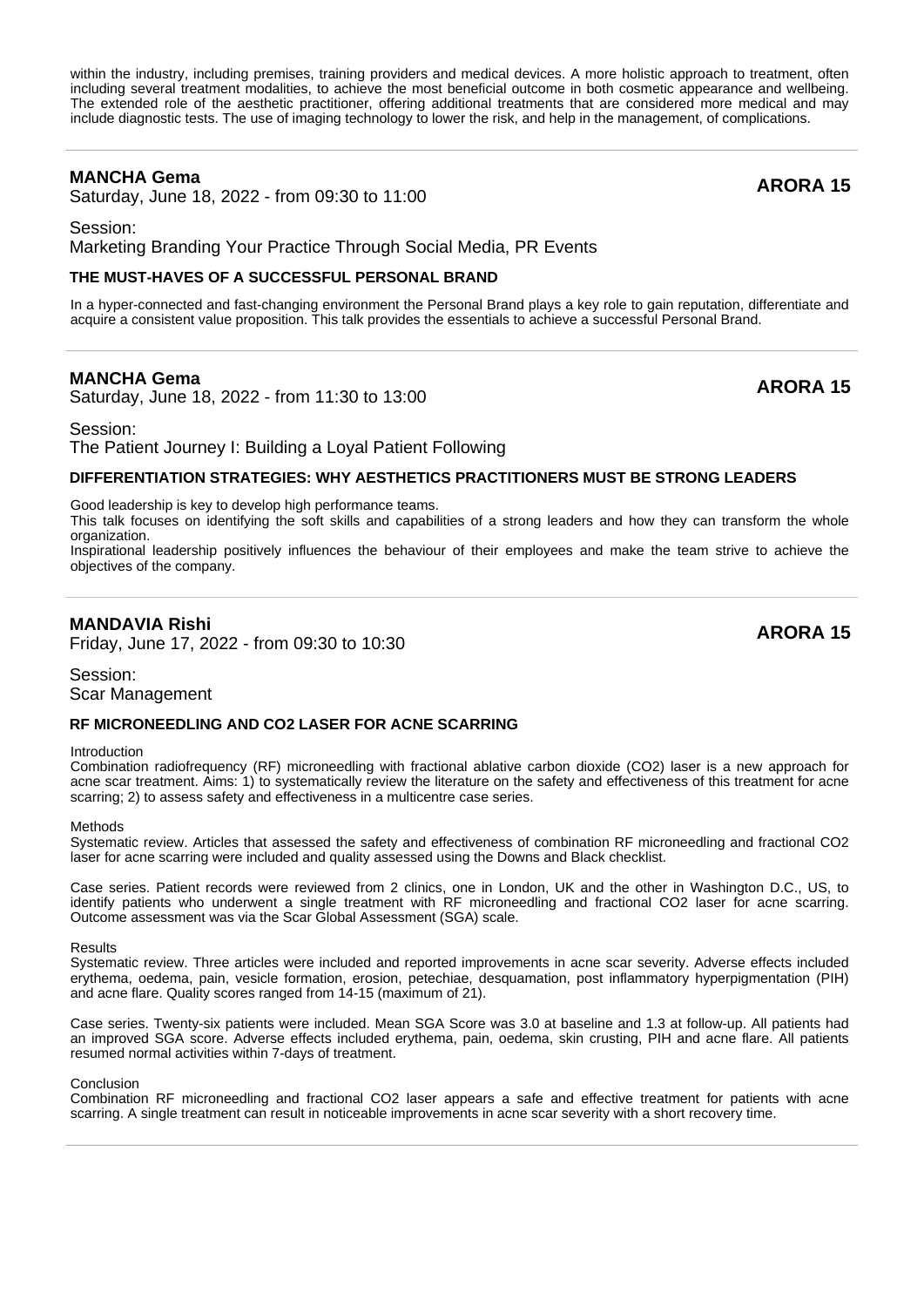# **MANDAVIA Rishi**

**MANDAVIA RISHI**<br>Saturday, June 18, 2022 - from 11:30 to 13:00

#### Session: The Patient Journey I: Building a Loyal Patient Following

# **BUSINESS STRATEGIES FOR BUILDING A SUCCESSFUL AESTHETIC MEDICINE PRACTICE**

In this presentation Dr Rishi, Managing Director of the Dr Tatiana Aesthetic Clinic discusses key strategies to help build a successful and sustainable Aesthetic Medicine Practice. Areas covered include:

-Setting 1, 5 and 10 year goals

-Choosing the best machines and equipment for your team

-Conducting research

-Delivering and demonstrating excellent patient experience

-CQC registration

-Training your team

-Leadership principles and team management

-Staff recruitment and retainment

-Advertising and PR -Achieving organic growth

# **MARKOVA Natalia**

**MARNOVA Natalia**<br>Saturday, June 18, 2022 - from 09:30 to 11:00

Session: Genital Rejuvenation

# **NON-SURGICAL NARROWING OF THE VAGINAL VESTIBULE WITH POLY-DL-LACTIC FILLERS**

Correction of the female intimate area has recently firmly taken its position between aesthetic procedures for the face and body. In the field of aesthetic correction of the female intimate zone, the correction of the vestibule of the vagina with threads is widely used. We would like to share the experience of using a filler based on Poly - DL- Lactic acid for correction of the vestibule of the vagina. Poly - DL - Lactic acid can also fill the volume of the vaginal vestibule and create conditions for a tighter fit of the penis, which may increase the sexual pleasure of both partners during sex. This method also improves the quality of the mucosis by increasing the stimulation of the synthesis of substances of the extracellular matrix.

According to our method, 10 people were treated with satisfactory results. We used Poly - DL-Lactic acid-based filler (1000 mg of Poly-DL-Lactic acid). The correction method is simple to implement. Potential side effects are minimal, given the precautions and recommendations for use of the filler. Patient satisfaction with the procedure is high.

# **MARTIN John**

**MARTIN JONN<br>Saturday, June 18, 2022 - from 09:00 to 11:00 ARORA 1** 

Session: Complications Management

# **NEUROTOXIN COMPLICATIONS**

As the variety of uses for neurotoxins increases, so do the complications that we see in our practice. Neurotoxin complications will be presented, and techniques to minimize these will be discussed.

# **MARTIN John**

**MARTIN JONN<br>Saturday, June 18, 2022 - from 14:00 to 16:00 ARORA 1** 

Session: Central Facial Triangle: How I Combine

# **LOWER EYE LID: FILLERS + LASER + TOXINS: WHAT TO USE, WHAT TO AVOID, AND TIPS FOR INJECTING**

There are many non-surgical options available for peri-ocular rejuvenation. These include fillers, lasers and neuro-toxins. These will all be discussed including how best to combine them for optimal results.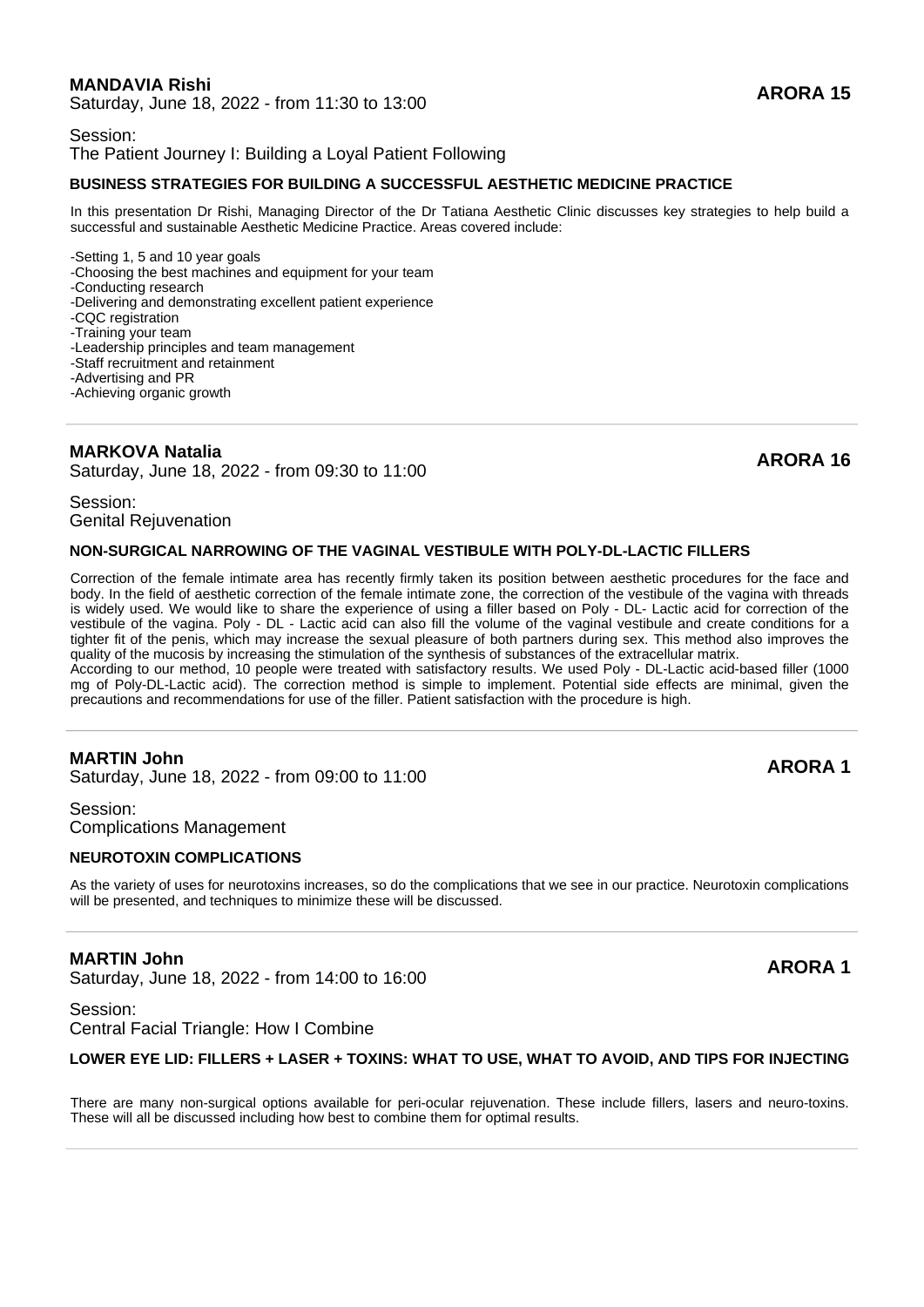# **MEHTA Tristan**

Friday, June 17, 2022 - from 14:00 to 16:00 **ARORA 1**

# Session: Biostimulation explained

# **COMBINING BIOSTIMULATORS AND HA FILLERS**

The biostimulatory effects of Calcium Hydroxylapatite depend on its concentration, the size of the microspheres, and their shape. When combined with hyaluronic acid, we can consider the advantage of 'slow releasing' the biostimulator. This presentation will explore physiological and inflammatory biostimulation with novel monophasic and biphasic fillers.

# **MENKES Sophie**

# **EXERVES SOPTIE**<br>Saturday, June 18, 2022 - from 09:30 to 11:00

Session: Genital Rejuvenation

#### **ADOPTING A MULTIMODAL APPROACH TO FEMALE GENITAL REJUVENATION**

Rejuvenation of Genital Area

Introduction:

Genital restoration is growing in recent years. It can improve vaginal dryness, mucosa trophicity, genito-urinary symptoms of menopause (GSM) and loss of elasticity and volume of external genitalia.

Objectives:

Our goal is to show that microfat, nanofat grafting can be effective in this indication. This study aims to present our technique, analyzing effectiveness, patient satisfaction, and complications.

Methods:

Patients presenting vaginal trophic disorders, atrophy of labia majora, and GSM were included.

After abdominal fat harvesting (or internal face of the knees, or thighs) and fat graft preparation, a microfat and nanofat grafting was performed in the genital area. 8 ml of microfat was injected in the labia majora and 6 ml of nanofat in the vestibule, the G

spot area and the first 3 centimeters of the vagina wall (posterior and lateral)

Fridmann score and Female Sexual Distress Scale (FSD) were used to evaluate the results, the effectiveness and tolerance of the treatment.

Results:

100 patients benefited from this technique. A significative improvement of the Fridmann score, pH, and FSD scale was found for all patients, with particular benefit on dryness, pH and dyspareunia.

No complication was found in our study.

Conclusion:

This study demonstrate that functional disorders of intimate sphere can be treated by microfat, nanofat grafting.

This autologous procedure is able to provide a very good rejuvenation of genital area.

This method was effective in all patients and required a single session for long term benefit.

# **MOLLOY Patricia**

**MOLLOT Patricia**<br>Saturday, June 18, 2022 - from 11:30 to 13:00

Session: The Patient Journey I: Building a Loyal Patient Following

# **CONSULTATIONS ARE AS IMPORTANT AS THE TREATMENT**

Consultations need to be given as much time as possible to assess the patient for treatment. To start a meaningful Physician Patient relationship. To ensure patients expectations are realistic and that they understand the before and after care. To educate the patient and make a plan.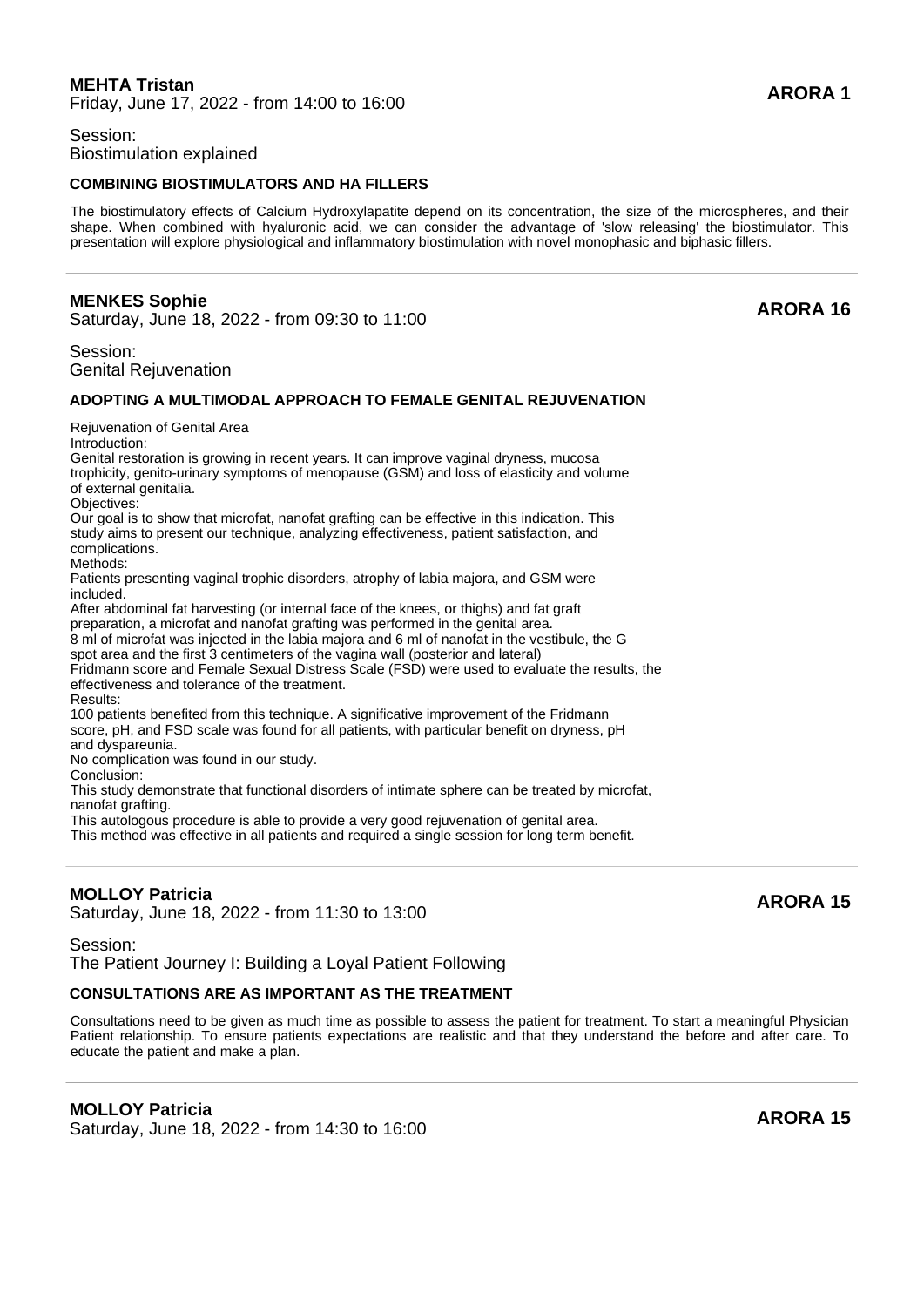# Session: The Patient Journey II: Building a Patient-Focused Practice

# **HOW TO MANAGE PATIENTS COMPLAINTS TO AVOID AN INSURANCE CLAIM**

A good professional relationship with the patient is paramount. From the first consultation an in-depth assessment of the patient's expectations and understanding of the outcome of the procedure is essential Don't be afraid to say No. Patients complaints must be prioritised and handled as soon as possible with support and compassion. Photographs and documentation can avoid claims.

# **MURTHY Rachna**

**NORTHT Rachna**<br>Saturday, June 18, 2022 - from 09:00 to 11:00

Session: Complications Management

#### **ENHANCED SAFETY WITH AUGMENTED REALITY: AVOIDANCE AND MANAGEMENT OF VASCULAR FILLER COMPLICATIONS**

Background: In the last decade, there has been a massive rise in the demand for non-surgical aesthetic treatments with HA filler. The ability to produce aesthetically pleasing "surgical results' without surgery, using a rapid office based procedure with little or no downtime is an appealing prospect for both the injector and the patient. Along with a paradigm shift in aesthetic treatments, there has been a corresponding exponential rise in the rate of complications, one of the most devastating being blindness.

Aim: We will discuss the current evidence for the risk of vision loss with HA filler and hypotheses, how you can recognise and record the signs, reduce the risk and mitigate the consequences of ophthalmic and retinal vascular occlusion. What steps should be taken to make the correct diagnosis, simple measures that can be implemented immediately with little risk of further harm, and a treatment algorithm to increase the chances of recovery.

# **MYERS Paul**

Friday, June 17, 2022 - from 16:30 to 18:00 **RIVERVIEW SUITES**

Session: Compliance and Insurance in Aesthetic Practices

# **APPRAISAL AND REVALIDATION UPDATE FOR AESTHETIC DOCTORS**

We will define the arena of aesthetic medicine in the UK and highlight the key concepts and challenges facing us today.

# **PEARLMAN Jennifer**

**PEARLMAN Jennifer**<br>Saturday, June 18, 2022 - from 16:30 to 18:00

Session: A NEW REALITY FOR PATIENTS AND PRACTICES

#### **THE LONG TERM: WHAT CHANGED IN THE PAST FEW YEARS THAT WILL REMAIN IN THE AESTHETIC BUSINESS FOR THE COMING YEARS?**

Dr Martyn King joins leading experts to discuss the changing face of aesthetic practice with a focus on greater regulation within the industry, including premises, training providers and medical devices. A more holistic approach to treatment, often including several treatment modalities, to achieve the most beneficial outcome in both cosmetic appearance and wellbeing. The extended role of the aesthetic practitioner, offering additional treatments that are considered more medical and may include diagnostic tests. The use of imaging technology to lower the risk, and help in the management, of complications.

# **PIRAYESH Ali**

Friday, June 17, 2022 - from 11:30 to 13:00 **ARORA 1**

Session: Nose Nasolabial fold and Cheeks Zygoma Anatomy

**ULTRASOUND AND ROBOTIC TECHNOLOGY FOR FILLER INJECTIONS: INDICATIONS LIMITATIONS**

LIVE DEMO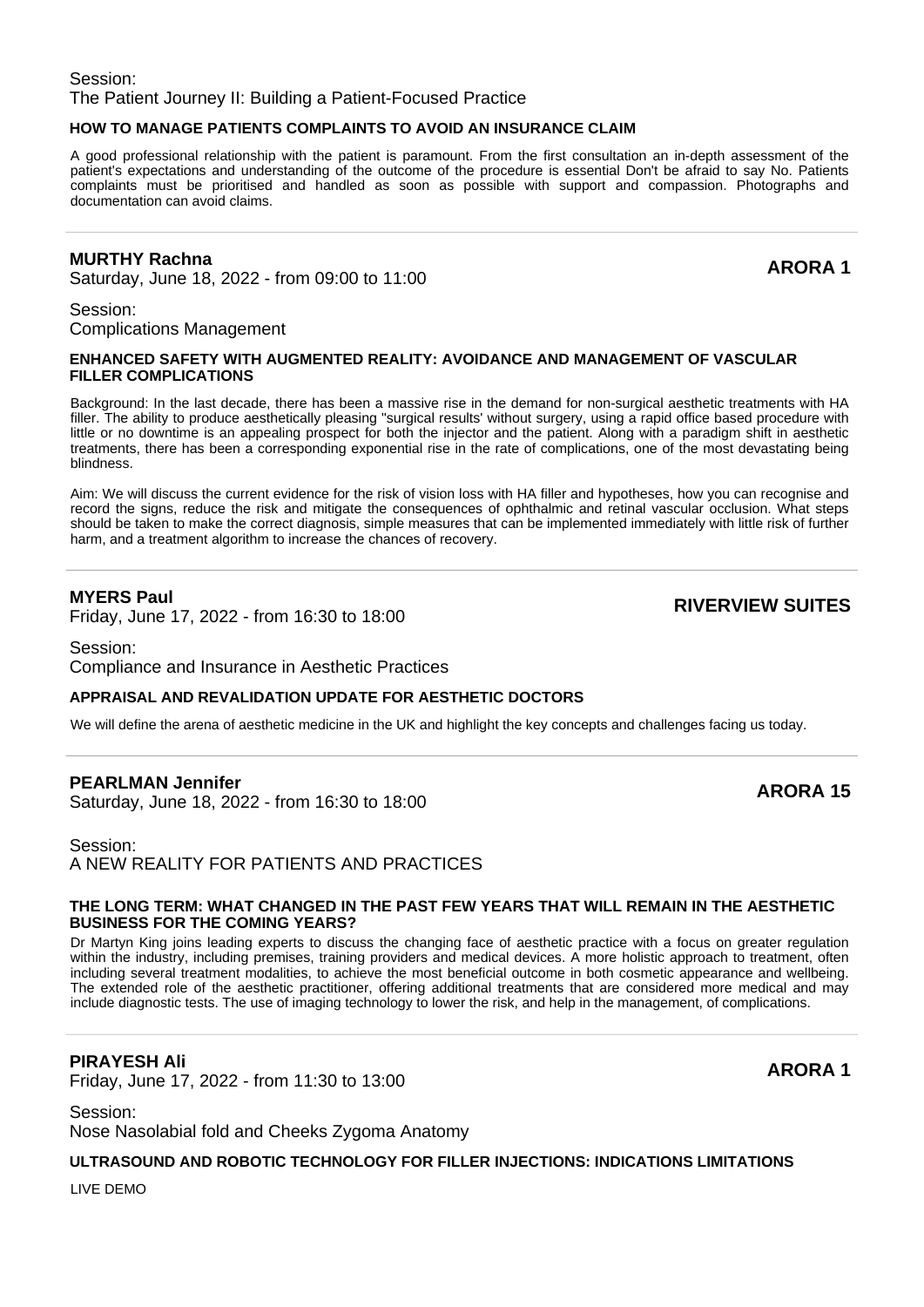# **ROOS Jonathan** ROOS Johathan<br>Saturday, June 18, 2022 - from 09:00 to 11:00

# Session: COMPLICATIONS MANAGEMENT

#### **ENHANCED SAFETY WITH AUGMENTED REALITY: AVOIDANCE AND MANAGEMENT OF VASCULAR FILLER COMPLICATIONS**

Background: In the last decade, there has been a massive rise in the demand for non-surgical aesthetic treatments with HA filler. The ability to produce aesthetically pleasing "surgical results' without surgery, using a rapid office based procedure with little or no downtime is an appealing prospect for both the injector and the patient. Along with a paradigm shift in aesthetic treatments, there has been a corresponding exponential rise in the rate of complications, one of the most devastating being blindness.

Aim: We will discuss the current evidence for the risk of vision loss with HA filler and hypotheses, how you can recognise and record the signs, reduce the risk and mitigate the consequences of ophthalmic and retinal vascular occlusion. What steps should be taken to make the correct diagnosis, simple measures that can be implemented immediately with little risk of further harm, and a treatment algorithm to increase the chances of recovery.

# **ROWLAND PAYNE Christopher**

ROWLAND PAYNE Christopher<br>Saturday, June 18, 2022 - from 17:10 to 18:00

Session: Fat Dissolving Injections

# **UPDATE ON INJECTION LIPOLYSIS**

Fat excess is the curse of the 21st-century. It may be generalised or localised. Unwanted fat may be treated by diet or drugs or destruction. Destruction of fat can be achieved by liposuction, high intensity focused ultrasound (HIFU), radiosurgery, cryolipolysis or injection lipolysis (ILP).

ILP is an ambulant outpatient procedure requiring neither anaesthesia nor operating theatre nor capital expenditure on expensive equipment. ILP can be performed using either relatively expensive commercially available FDA approved products or relatively inexpensive pharmacy-produced extemporaneous solutions, such as the cocktail of phosphatidyl choline 250mg with deoxycholate 133mg in normal saline 10 ml which has a one year shelf life.

ILP lends itself to the treatment of unwanted fat deposits, such as jowls, inframental fat pads and infraorbital intraorbital fat herniation ("eyebags") and also suprailiac fat pads ("love handles").

Typically treatment is planned over three or four sessions, each separated from one another by about eight weeks.

Advantages of ILP include safety and simplicity, adaptability and low cost. Disadvantages include bruising and swelling, both of which are temporary; rarer complications include muscular atrophy.

ILP is simple, safe and effective and is well suited to the treatment of excess fat, especially localised deposits.

# **RUIZ DEL CUETO Sofia**

RUIZ DEL CUETO SOTI**a**<br>Saturday, June 18, 2022 - from 11:30 to 13:00

# Session:

Hyaluronidase With Live Filler Dissolving

#### **THE RISKS OF THE CENTRAL FACIAL TRIANGLE: TREATING VASCULAR COMPLICATIONS WITH HYALURONIDASE**

The Risks of the facial triangle: treating vascular complications with hyaluronidase

Vascular complications are the most severe and, therefore dreaded complications in aesthetic medicine. Learning how to diagnose and treat them is paramount.

First we must bear in mind that vascular complications can have an immediate, but also a delayed onset, being the latter the most dangerous one. We must always have a vascular occlusion in mind when we perceive skin decolouration: blanching, livedo reticularis and be able to differentiate it from a bruise. Pain is also very suggestive of vascular compromise, but could be masked by anaesthetics. Other signs and symptoms we must look out for are retarded capillary refill, temperature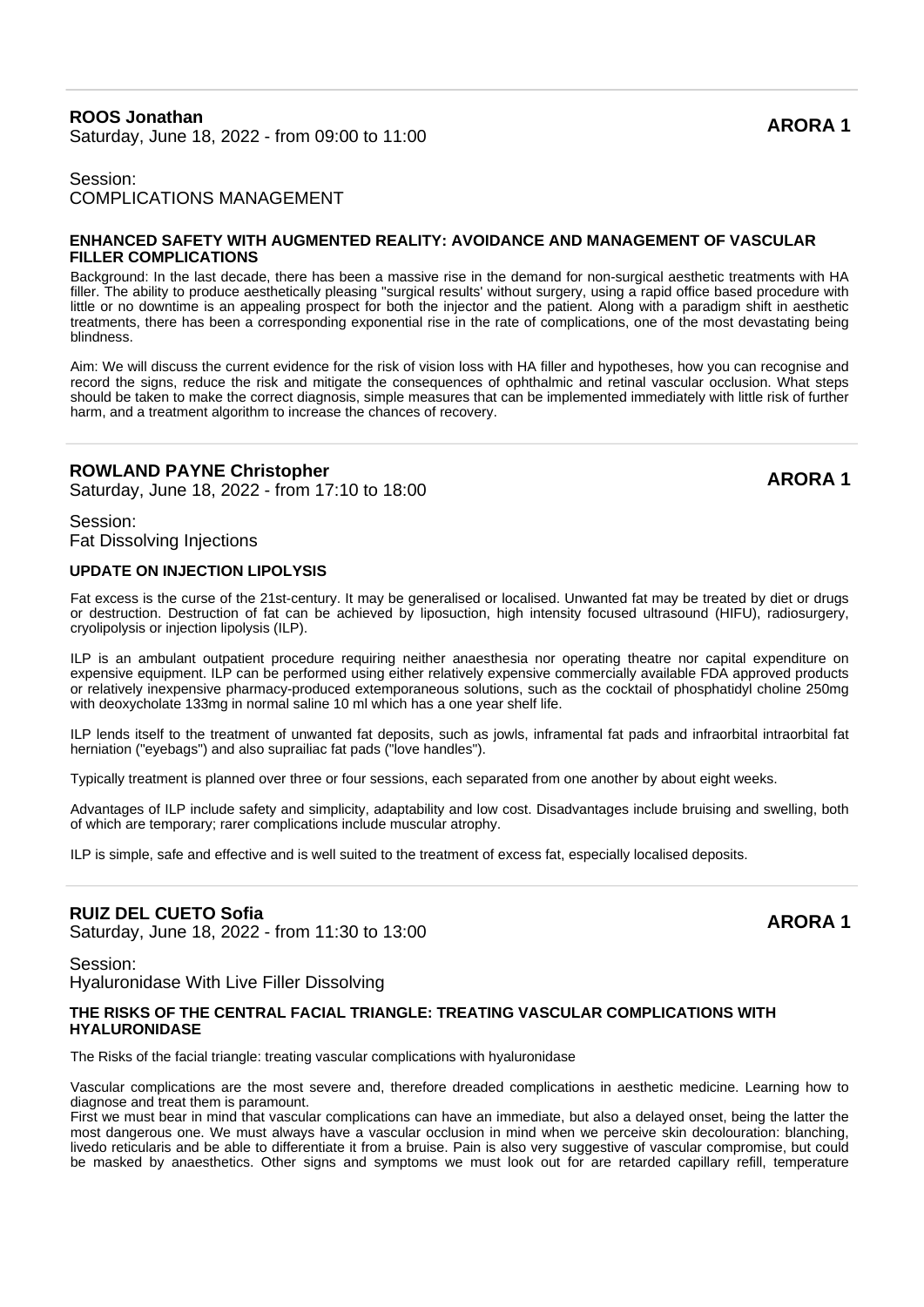changes, pattern of discolouration, etc.

A vascular complication is an emergency and must be dealt with rapidly and effectively, so every professional treating with fillers must be adequately trained in the treatment protocol and necessary medication must be available at all times. The most severe out come in these cases is complete or partial blindness due to occlusion of the retinal artery and/or its branches. The latest articles have shown us how retrobulbar injection of hyaluronidase has been proven risky and useless. We shall review the latest protocols of how to treat these and other vascular complications with hyaluronidase.

# **RUIZ DEL CUETO Sofia**

**RUIZ DEL CUETO SOTIA**<br>Saturday, June 18, 2022 - from 14:00 to 16:00

Session:

Central Facial Triangle: How I Combine

# **WHAT TO CONSIDER WHEN TREATING THE CENTRAL FACIAL TRIANGLE**

What to consider when treating the central facial triangle.

The central facial triangle is the most complicated area of the face to treat, not just because it holds the main high-risk zones of the face such as eyes and nose, but also because it is its main centre of visual attraction. When treating the central facial triangle there are 4 basic things to consider:

1. Risk areas: we must bare in mind the specific risks when treating:

a. Eyes

b. Nose

c. Lips

2. Harmony: structures such as the nose and lips must be in harmony with each other as the smallest inconsistency will stick out dramatically.

3. The influence of adjacent and distanced areas on the central facial triangle, such as temporals or the cigomatic arch.

4. The best result is always the result of a combined therapy.

# **SALLIS Iain**

**SALLIS Iain**<br>Saturday, June 18, 2022 - from 16:30 to 18:00 **ARORA 16** 

Session:

The Future of Hair Loss Treatment

# **TRICHOTEST &NDASH: A WAY OF INCREASING GENETIC HAIR LOSS TREATMENT EFFECTIVENESS**

DNA testing provides a new and powerful diagnostic tool for practitioners dealing with patients with hair loss, in this talk I want to focus your attention specifically on the Trichotest by Fagron, where it can be best employed in your hair loss protocols, what its limits are and how useful it actually is.

# **SCHLESINGER Todd**

SCHLESINGER TO **due to the 18 set of 18:00**<br>Saturday, June 18, 2022 - from 16:30 to 18:00

Session: A NEW REALITY FOR PATIENTS AND PRACTICES

#### **THE LONG TERM: WHAT CHANGED IN THE PAST FEW YEARS THAT WILL REMAIN IN THE AESTHETIC BUSINESS FOR THE COMING YEARS?**

Dr Martyn King joins leading experts to discuss the changing face of aesthetic practice with a focus on greater regulation within the industry, including premises, training providers and medical devices. A more holistic approach to treatment, often including several treatment modalities, to achieve the most beneficial outcome in both cosmetic appearance and wellbeing. The extended role of the aesthetic practitioner, offering additional treatments that are considered more medical and may include diagnostic tests. The use of imaging technology to lower the risk, and help in the management, of complications.

# **SCHLESINGER Todd**

SCHLESINGER 1000<br>
Friday, June 17, 2022 - from 16:30 to 18:00

Session: The ultrasound generation: the retake on cannula vs. needle

# **LIPS INJECTIONS WITH NEEDLES AND CANNULA - WHAT/WHEN/WHY/HOW**

This talk explores the world of the lips. From an anatomical perspective, patient selection and techniques for achieving optimal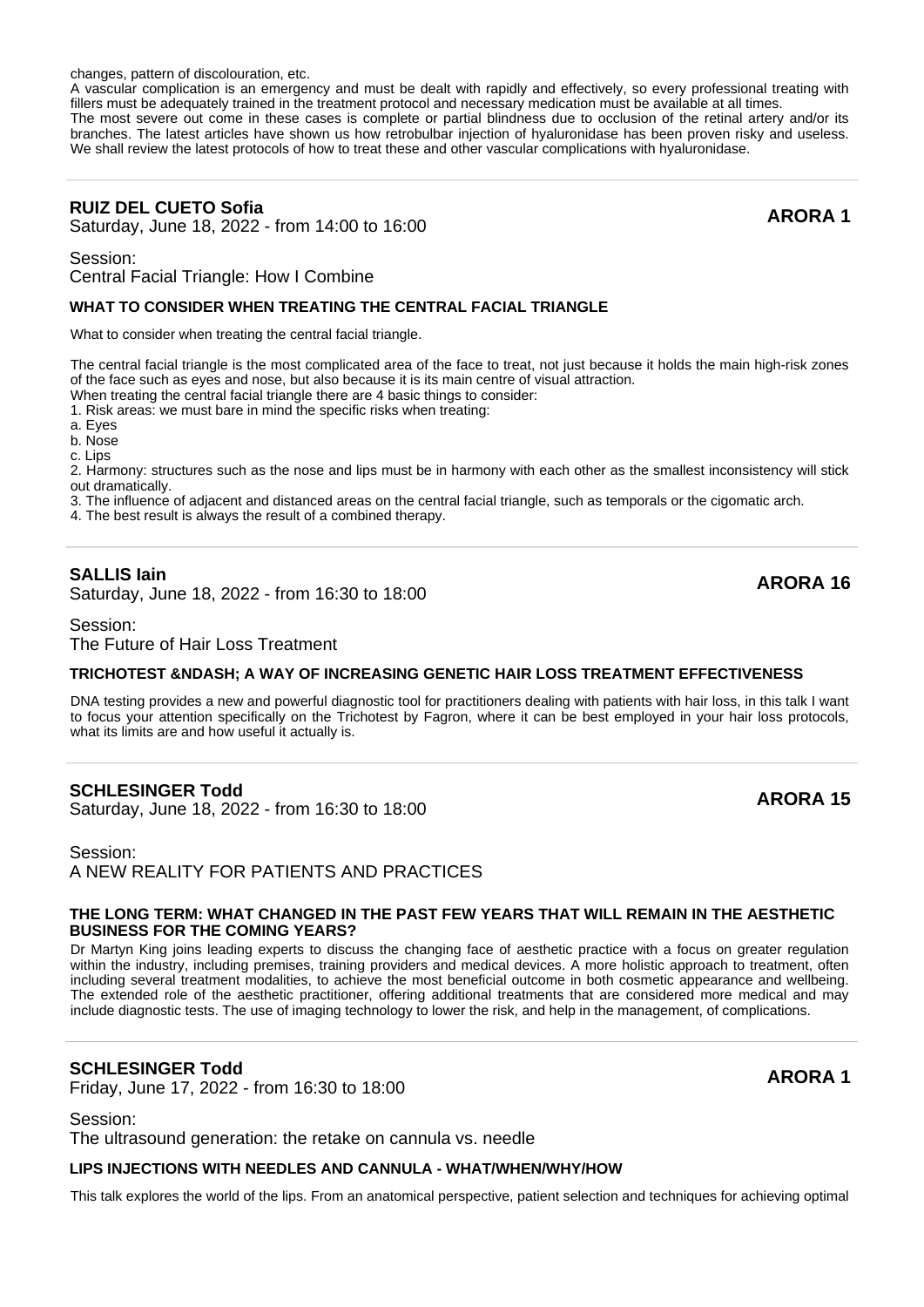lip volume restoration will be covered. After reviewing the salient anatomy, both surface and subsurface, the various treatment techniques including needle and cannula will be discussed and shown by video both in terms of improved lip definition as well as volume and shaping. To the extent possible, ethnic considerations as well as gender considerations will be discussed. This talk is for any injector looking to enhance their lip filler practice and achieve the best outcomes possible.

# **SCHLESINGER Todd**

SCHLESINGER TO **due to the UP 120 SCHLESINGER 15**<br>Saturday, June 18, 2022 - from 09:30 to 11:00

Session:

Marketing Branding Your Practice Through Social Media, PR Events

#### **HOW TO INCREASE YEAR-OVER-YEAR REVENUE IN A WORLDWIDE PANDEMIC**

The COVID-19 pandemic was nothing short of earth-shattering, affecting almost every aspect of the lives of so many people. Those that practice aesthetic medicine in whatever shape or form, may have seen their business transformed as a result. There are many lessons that can be learned about how to not only survive but thrive in the midst of chaos. In this talk, I will describe some of the things our six-clinician practice with three offices, a clinical research center, and a medical spa/laser center did to minimize the chances of layoffs, business interruption and shrinkage. In fact, we not only survived, we thrived with year-over-year growth from 2019-2020. Imagine that! Learn from our mistakes and successes in 2020 that helped us along the way and be better prepared the next time something out of your control happens that can affect your business.

# **SCHLESINGER Todd**

SCHLESINGEN TOOD<br>Saturday, June 18, 2022 - from 14:00 to 16:00

Session: Central Facial Triangle: How I Combine

#### **HOW LATERAL FILLER INJECTIONS HELP TO PROVIDE A MORE NATURAL RESULT WHILE STEERING CLEAR OF THE NEUROVASCULAR BUNDLE**

In this presentation, I discuss the factors leading to the appearance of aging in the face, specifically relating to mid-facial and jawline sagging. Injectors face multiple anatomical pitfalls when treating the mid-face directly. In my practice, I use lateral facial injections with long-acting filler products to achieve a natural correction of the mid-face, while concentrating treatment laterally, counteracting the natural contraction of bone and soft tissue. Additionally, the safety margin is widened by avoiding the central neurovascular bundle region. Results and techniques are presented that one can use to help achieve excellent outcomes.

# **SHETTY Rashmi**

**SHETTY Rashmi**<br>Friday, June 17, 2022 - from 16:30 to 18:00 **ARORA 15** 

#### Session:

Advanced Masterclass: Peeling Skin Diversity - in Partnership with the International Peeling Society (IPS)

#### **COMBINING PEELS WITH VARIOUS TECHNOLOGIES**

The humble peel is capable of achieving every aesthetic outcome that we want whether it is texture or pigment; acne or aging; dry skin or excessively oily skin. I will discuss how I combine peel with other modalities.

# **SINES David**

Friday, June 17, 2022 - from 16:30 to 18:00 **RIVERVIEW SUITES**

# Session:

Compliance and Insurance in Aesthetic Practices

#### **THE IMPLEMENTATION OF AN EFFECTIVE GOVERNANCE FRAMEWORK FOR PUBLIC PROTECTION IN THE AESTHETICS INDUSTRY - THE ROLE OF THE JCCP**

This session will challenge us all to consider how we can safely unite to deliver excellence in aesthetic practice and will explore the governance systems, processes and standards required to exercise our duty of care to deliver harm free care to members of the public. We will consider the JCCP's Ten Point Plan for Safer Regulation, the APPG Report on Beauty, Aesthetics and Wellbeing and in particular the Government's proposals to introduce a mandated system of licencing for the aesthetics sector in England. The session will also consider the implications and route map for implementation of a new licensing scheme and associated standards for education and training in England. If you wish to contribute to the national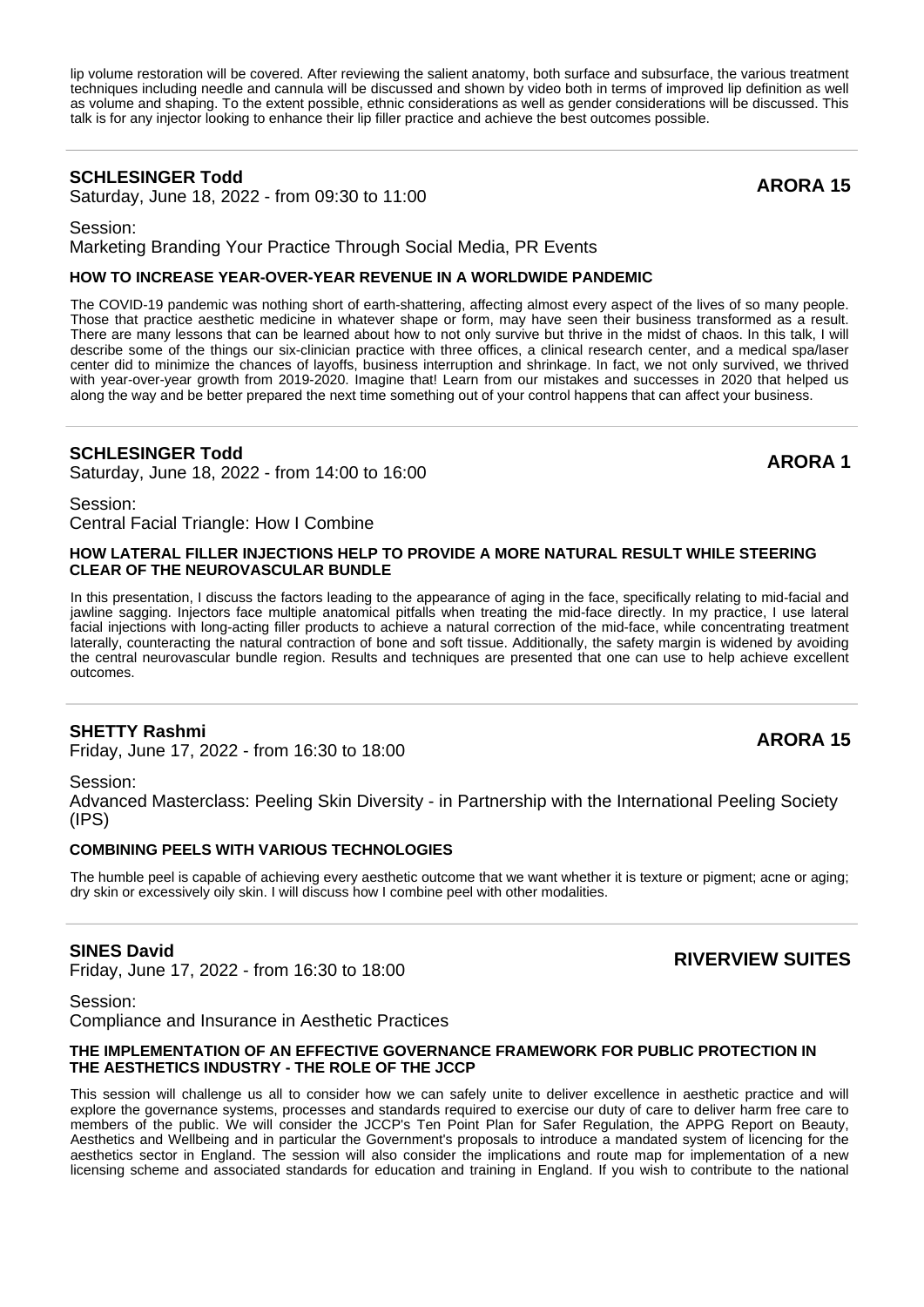debate regarding the design of a proportionate approach to regulatory excellence in the UK then do join us at this session. Areas to be considered in the presentation will include, but will not be limited to matters that relate to promoting the use of appropriate standards of practitioner practice to safeguard the public, promoting the implementation and dissemination of robust education and training standards, issues relating to a proposed licensing scheme for aesthetics, promoting the reputation of the industry and seeking to sponsor the implementation and sustainability of a culture that encourages talent and the creation of a community of excellence in practice across the industry.

# **SULAMANIDZE George**

SULAMANIDZE George<br>Friday, June 17, 2022 - from 14:30 to 16:00 **ARORA 16** 

Session:

What Is Your Go-To Thread And Why?

#### **COMPARISONS BETWEEN THREAD INGREDIENTS. ABSORBABLE AND NON-ABSORBABLE THREADS**

**Introduction** 

Recently, thread lifting methods are more widely applied in dermatology and aesthetic surgery areas. The main idea of thread lifting was always fighting against soft tissues sagging - Anti ptosis. But there is not enough just reposit the tissues mechanically for total face rejuvenation, it is required to influence the skin structure and quality as well. Different manufacturers using different type of thread composition. Unfortunately, chemical composition of the offered threads in the market (PDO, PDS, PGA, PLA, CL, Polypropylene, Silicone) is not always provided with the required effect. As of today, the best substance for this matter is hyaluronic acid. Knowing this fact, almost every specialist is combining thread lifting procedure with hyaluronic acid injections.

#### Materials and methods.

Since 2016, we apply P(LA-CL) threads with hyaluronic acid additionally in the thread composition (thread formula looks as P(LA-CL)HA). We have performed procedures for more than 100 patients. During this period some patients underwent the procedure twice or more. Mainly, threads were injected in the middle and lower face thirds per 5 threads per each side. Diameter of the thread is 2/0 with multi-directional barbs.

We have also performed histological researches in rats comparing P(LA-CL) threads and P(LA-CL) threads with hyaluronic acid addition in the thread composition. The research lasted 1 year. Results:

Histological researches of P(LA-CL) threads and P(LA-CL)HA comparison have provided with the following results in favour of threads with hyaluronic acid:

- Decrease of inflammatory process and joint capsule around the thread

- Decrease of elastin around the thread from the first week of implantation

- Increase of I and III type of collagen for 55% and 20% accordingly

This research and the results in patients have showed the application of thread with hyaluronic acid hastens rehabilitation process after the procedure, excludes risk of subcutaneous scars appearance, increases development of elastin and collagen naturally influencing upon skin quality and structure. Application of threads with P(LA-CL)HA chemical composition and multidirectional barbs allows to receive as effect of replacing and soft tissues reposition as improvement of skin quality and structure.

By our practice P(LA-CL)HA thread composition is the best for skin stimulation effect we can get from thread lifting procedures.

# **SUROWIECKA Agnieszka**

SUROWIECKA Agnieszka<br>Saturday, June 18, 2022 - from 11:30 to 13:00

# Session: Innovations In Regenerative Procedures

#### **ADIPOSE-DERIVED STEM CELLS FOR FACIAL REJUVENATION**

The interest in regenerative medicine is increasing, and it is a dynamically developing branch of aesthetic surgery. Biocompatible and autologous-derived products such as platelet-rich plasma or adult mesenchymal stem cells are often used for aesthetic purposes. Their application origi-nates from wound healing and orthopaedics. Adipose-derived stem cells are a powerful agent in skin rejuvenation. They secrete growth factors and anti-inflammatory cytokines, stimulate tissue regeneration by promoting the secretion of extracellular proteins and secrete antioxidants that neutralize free radicals. In an office procedure, without cell incubation and counting, the obtained product is stromal vascular fraction, which consists of not only stem cells but also other numer-ous active cells such as pericytes, preadipocytes, immune cells, and extra-cellular matrix. Adi-pose-derived stem cells, when injected into dermis, improved skin density and overall skin ap-pearance, and increased skin hydration and number of capillary vessels. The main limitation of mesenchymal stem cell transfers is the survival of the graft. The final outcomes are dependent on many factors, including the age of the patient, technique of fat tissue harvesting, technique of lipoaspirate preparation, and technique of fat graft injection. It is very difficult to compare avail-able studies because of the differences and multitude of techniques used. Fat harvesting is associ-ated with potentially life-threatening complications, such as massive bleeding, embolism, or clots. However, most of the side effects are mild and transient: primarily hematomas, oedema, and mild pain. Mesenchymal stem cells that do not proliferate when injected into dermis promote ne-oangiogenesis, that is why respectful caution should be taken in the case of oncologic patients. A longer clinical observation on a higher number of participants should be performed to develop re-liable indications and guidelines for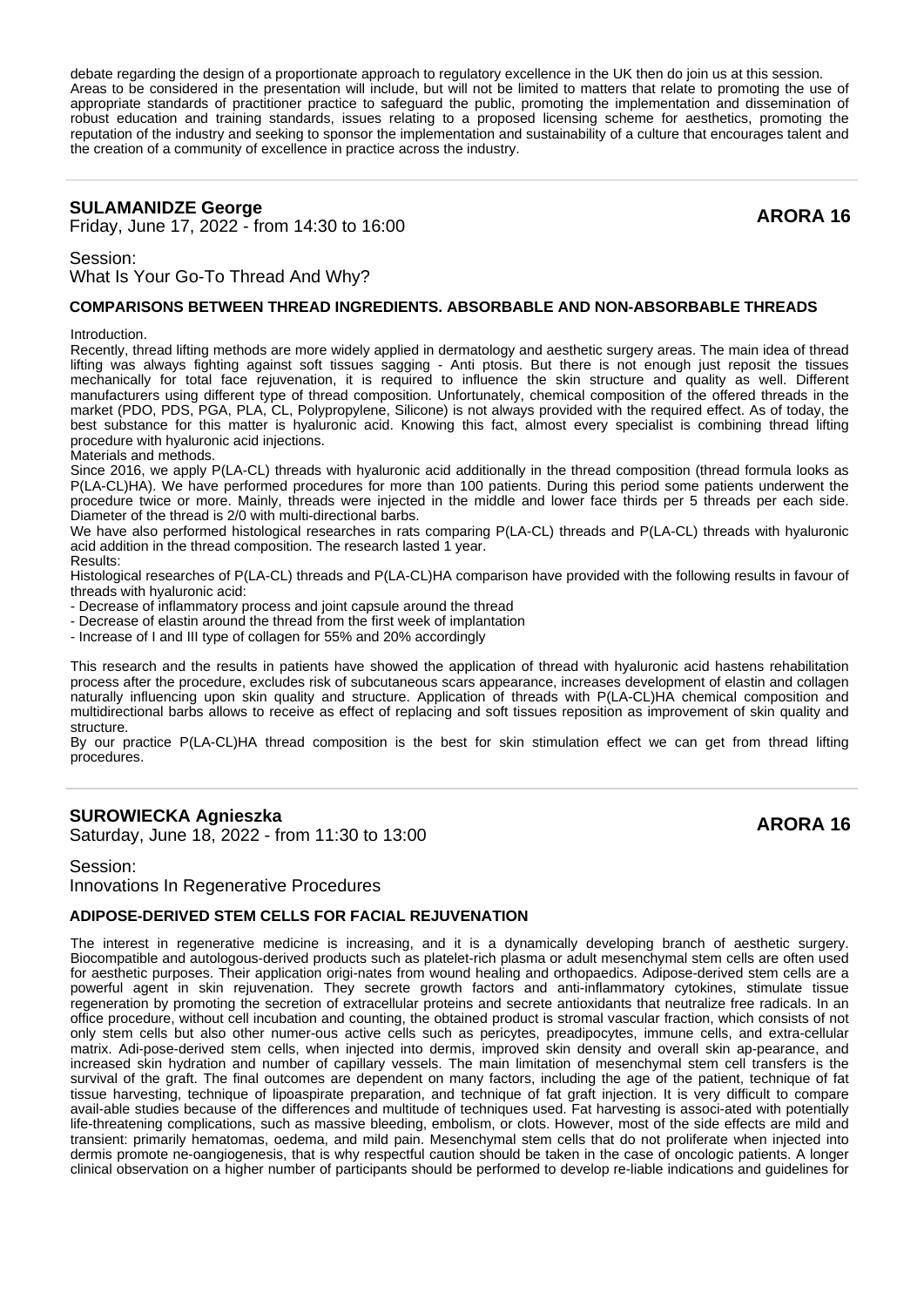# **TSIATOURA Amalia**

**SIATOURA Amalia**<br>Saturday, June 18, 2022 - from 11:30 to 13:00

Session:

Innovations In Regenerative Procedures

#### **FRACTIONAL LASER CO2 AND PRP COMBINATION IN SKIN RESURFACING: A CASE SERIES OF 224 PATIENTS**

Fractional laser CO2 and PRP Combination in skin resurfacing: A case series of 224 patients Dr. Amalia Tsiatoura, Dr. Konstantina Mamali CDM Medical Group, Cosmetic Derma Medicine, Athens, Greece

INTRODUCTION:

Fractional CO2 laser, through the induction of thermal damage, leads to neocollagenesis and eventually to skin rejuvenation. Autologous mesotherapy PRP (Platelet Rich Plasma), promotes the activation of stem cells, targeting cell rejuvenation and tissue healing. In the present, we examine the effectiveness of the combination of these two therapies as a way to correct skin lesions and disorders.

MATERIAL AND METHODS:

224 different patients, 152 women and 72 men, were treated in our clinic during the years 2020 and 2021. The therapeutic protocol included 6 combined sessions of fractional co2 laser and PRP every 4 weeks on the face, neck, chest and dorsal surface of the hands. Digital photographs were taken in the beginning, at the end and 2 months after the last session. Fractional co2 laser was regulated as follows: Pulse energy 12-25 mJ, Power 8-10 W, density 81-100 dots/cm2. For PRP, 5ml of blood were taken, followed by double centrifugation, collection of plasma and addition of 0,05 ml calcium chloride/ml. The solution was applied by injections (30G needle) and by micro needling. RESULTS:

The evaluation of the results took place 2 months after the last session. A significant reduction of static, as well as expression wrinkles, was noticed with a percentage of patient satisfaction of up to 75%. Skin lesions due to photoaging were greatly improved at a percentage of up to 50%, while atrophic acne scars were reduced by 30%. Nearly all patients mentioned better appearance, regarding the skin quality and elasticity, whilst none of them complained about any severe side effects, except for a slight feeling of flushing during the treatment and a slight roughness of the skin in the following 2 days. CONCLUSION:

The combination of Fractional laser CO2 and PRP is a safe, minimally invasive therapeutic approach for treating skin lesions such as acne scars, signs of photoaging, and expression wrinkles in areas such as the face, the neck, the chest and the dorsal surface of the hands. PRP reduces the symptoms of the skin injury caused by the application of Fractional co2 laser, and promotes a faster healing of the skin.

# **UPPAL Rajan**

**SATURE 18, 2023** - from 09:00 to 11:00<br>Saturday, June 18, 2022 - from 09:00 to 11:00

Session: Complications Management

#### **COMPLICATIONS MANAGEMENT OF NOSE FILLERS**

Changing the shape of the nose with fillers is a common procedure performed to enhance the appearance of the nose. The most common question patients ask is "how can injecting something to increase the size of the nose improve the shape". We will discuss the use of small volumes of product placed in the appropriate part of the anatomy to achieve high patient satisfaction. We will also discuss the limitations of fillers such as to reduce the overall size of the nose, where surgery may be required. The risks and complications of each procedure will also be discussed.

# **VANDEPUTTE Joan**

**FRIDE TO THE JOAN 11-100 STATE 100 ARORA 1**<br>Friday, June 17, 2022 - from 09:00 to 11:00

Session: What's new on botulinum toxin and fillers

#### **EYEBROW POSITION, CHIN FROWNING, TRANSVERSE LIP FOLDS: CAN FILLERS MODULATE MUSCLE ACTIVITY?**

#### Background/Objectives:

It has been postulated that changing the course of facial muscles by the injection of fillers can influence muscle function by changing their preload. In case less muscle tone is required to reach the same effect of muscle action, a decrease of muscle tone may reduce certain dynamic wrinkles. In case muscle action is not altered, its clinical effect is supposed to increase. Cadaver dissections show where dyed fillers are positioned when injected in or under the origin of the mentalis muscles, in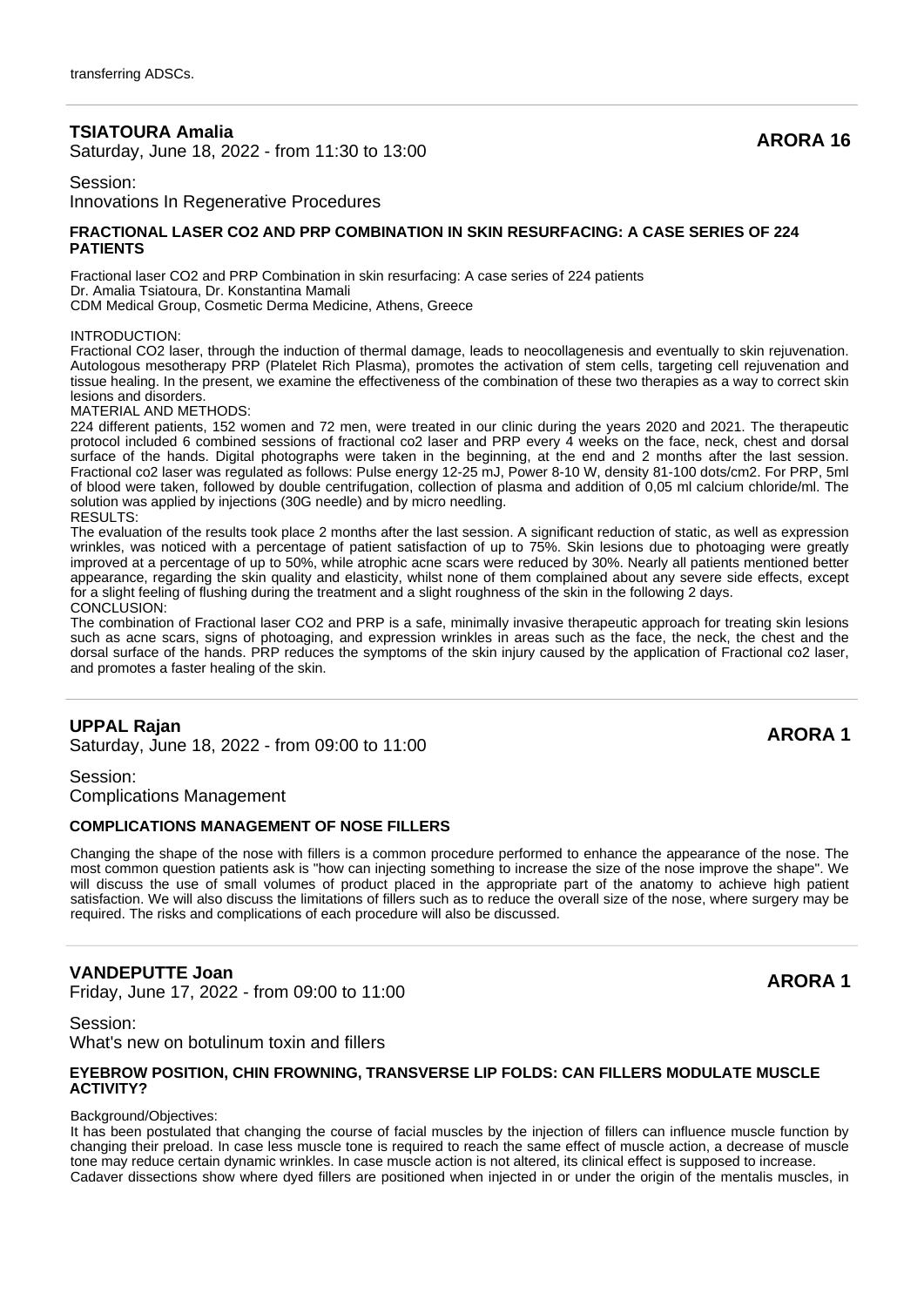Ristow's space close to the pyriform aperture or under the frontalis muscles, before and after remodeling by firm finger pressure. Representative clinical photography suggests how to put this into aesthetic practice for myomodulation of mentalis or frontalis muscle activity respectively.

#### Methods:

Dyed agarose was injected with a 25G cannula under frontalis muscles and with a 27 G needle as deep as possible in Ristow's space and in or under the origin of mentalis muscles in cadaver dissections, to verify the position of fillers after intentional injection as deep as possible. Representative before and after clinical photography of filler injections in the chin and in the forehead were studied to document the effect on chin frowning and eyebrow elevation respectively.

#### Results:

The large majority of filler injected below the frontalis muscles is found in that location in cadaver dissections, although intramuscular position becomes more likely at larger distances from a cannula entrance point. Filler injected deep on the chin is located under the junction of both mentalis muscles or deep in the muscle bodies.

Subfrontalis filler injection can at times raise the eyebrows, reduce forehead wrinkles or both. Deep filler injection on the premaxilla increases upper lip support and may help to treat transverse folds that appear during smiling. Deep filler injection on the chin can be a more long-lasting treatment of chin frowning than muscle weakening with botulinum toxin.

#### Conclusion:

There are clinical indications that the function of the mentalis muscle in mouth closure in patients with mild retrogenia can be improved by deep injection of filler, leading to a decrease of resting and active tone and of chin skin "frowning". Horizontal upper lip wrinkles, appearing during smiling, may be due to a lack of premaxillary support. Deep injection of filler can be a meaningful treatment. In some patients, injection under the frontalis muscles leads to decreased muscle tone and forehead wrinkles with the eyebrows in the same position, in others a mild extra lift is observed. This effect can be put to the patient's advantage in a holistic approach to the forehead and periorbital area.

# **VANDEPUTTE Joan**

**FRIDE 18 THE JOAN 11:30 TO 12:00** ARORA 16 ARORA 16 ARORA 16

# Session:

What's New and Where to Start with Devices: Now and Beyond

#### **TISSUE TIGHTENING BY SUBDERMAL INDUCTION OF HEAT**

An electrode inserted under the skin can induce heat locally. The other pole can be either a neutral plate or a parallel electrode gliding over the skin surface. The subdermal temperature can be monitored by the thermocouple tip simultaneously serving as the electrode and the surface temperature can be monitored with an infrared camera.

With settings aiming at controlled tissue injury, scar tissue can be released and lifting by contraction can be achieved. With lower settings aiming at biostimulation, gentle contraction over the course of several months and occasional improvement of local oedema can be observed. These are the settings most commonly used by the author.

Clinical photography shows gentle lifting of the eyebrows, the cheeks and the soft tissues overlying the jawline occurring over the course of three months. In some patients, a feeling of heaviness, caused by low-positioned eyebrows, disappears.

Primary malar oedema ("malar mounds") is a common source of frustration for patients and physicians. Unlike in secondary cases, there are hardly any more options than manual lymphatic drainage and, if applicable, the advice to stop smoking.

Malar mounds are in the field of treatment of the midfaces. It has been a fortunate observation that malar oedema tends to decrease following subdermal induction of heat. It tends to gradually recur after one to one and a half years.

Subdermal induction of heat requires local anaesthesia and can be time-consuming. It offers aesthetic improvement to patients who have not been treated with subdermal injectables or threads. It is a valuable treatment for primary malar oedema. Although contraction by scarification may be valuable to treat more advanced ageing, biostimulation has a value on its own and helps to postpone more invasive treatments. The results can be confirmed by clinical photography, but they are subtle. Therefore, subdermal induction of heat is more suitable as part of the armamentarium in a long-term therapeutic relationship than as a one-shot treatment.

# **VERMA Priya**

**FRIMA Priva**<br>Friday, June 17, 2022 - from 09:30 to 11:00

Session: New Body Shaping Technologies

#### **NON-SURGICAL LASER-BASED SKIN TIGHTENING AND LIPOLYSIS FOR THE LOWER FACE AND NECK**

Facial ageing is the result of a combination of processes including facial skeleton remodeling, changes in muscle tone and thickness, a loss of collagen and elastin causing weakening of the structural matrix of the skin, and redistribution of subcutaneous fat pads. These components of ageing in the lower face and neck lead to clinical manifestations such as downturned oral commissures, jowl formation, blunting of the mandibular border and submental laxity.

With ever increasing demand for non-surgical approaches to treating skin laxity and fat deposition in this region, the introduction of minimally invasive lasers for skin tightening and fat melting has become a popular choice amongst patients. We can now adopt the use of a 1470nm diode laser delivered using an ultra-fine micro-optical fibre to induce photothermolysis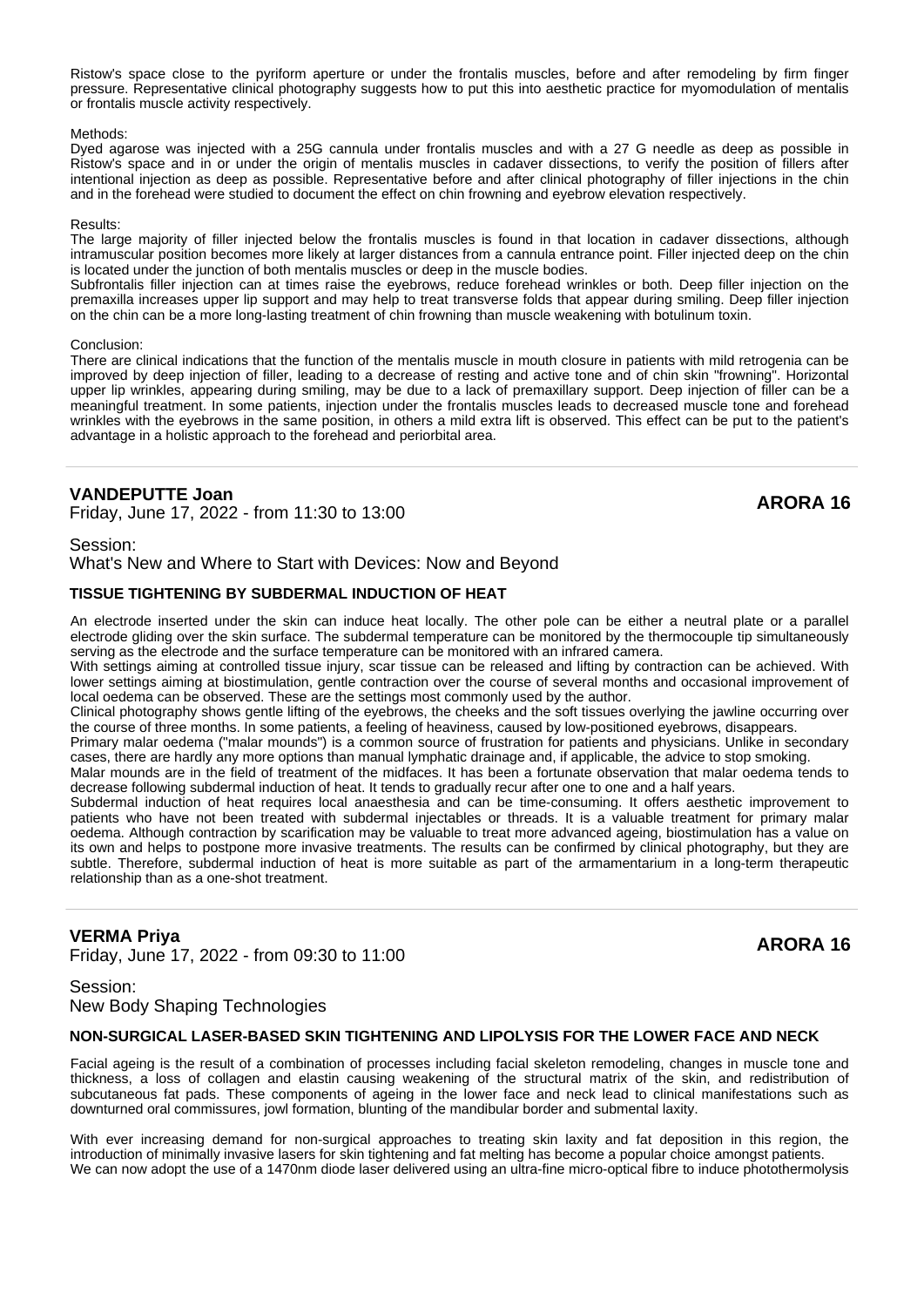of the subcutaneous tissue layer. This results in biological restructuring to improve skin laxity through collagen and elastin upregulation and reduction in adiposity from localised lipolysis. This highly selective wavelength of 1470nm has two main chromophore targets: fat and water, which This presentation explores the science, indications and protocols for use of this laser wavelength in the lower face and neck.

# **VERRA Stefan**

**VERRA Steran**<br>Saturday, June 18, 2022 - from 11:30 to 13:00

Session: The Patient Journey I: Building a Loyal Patient Following

# **LIKABLE AND SELF-CONFIDENT: BODY-LANGUAGE AS A SUCCESS KEY**

Competent, trustworthy and likeable. Those who "embody" these factors are more successful in life (Harvard, 2009). Even the work results in aesthetics will be judged more favorably if patients know how to move attractively. Reason is, the human brain assesses others almost exclusively on the basis of non-verbal signals. In this lecture, you will learn what facial expressions and gestures makes you and your patients appear attractive charismatic to others. #nojunkscience

# **VYAS Amiee**

Friday, June 17, 2022 - from 14:30 to 16:00 **ARORA 15**

# Session:

Aesthetic Treatments in Patients with Skin of Colour

#### **CONDUCTING A CONSULT FOR PATIENTS WITH SKIN OF COLOUR**

A thorough consultation is the key to better equip clinicians to safely and effectively treat skin of colour. It is ingrained in medical professionals that the consultation is the most important part of the patient journey, however until very recently Western medicine has lacked attention to detail in understanding the wide spectrum of diversity encompassed in skin of colour. The result: poor patient outcomes, increased side effects and even refusal of treatment in the dermatology and aesthetics setting which in turn compounds the existing lack of confidence patients with darker skin tones have in aesthetic services.

This session will inform how to conduct a detailed skin review taking into consideration the differences in skin of colour anatomy and therefore clinical presentations. It will also emphasise the psychosocial aspects of consultation which impact patient behaviours, long-term compliance to treatment protocols and ultimately response to treatment.

Understanding the fundamental nuances of the facial aesthetics consultation for skin of colour patients is one of the biggest needs of practitioners today in our ever growing multicultural society. In this session clinicians will gain practical tips on how to improve the safety and efficacy of their practice in order to improve the standard of care and services provided to their skin of colour patients.

# **WEDGEWORTH Emma**

**FRIDAGEWORTH EMMANUE CONTROLLER IN THE SERVICE OF ARTICLE ARORA 15**<br>Friday, June 17, 2022 - from 11:30 to 13:00

Session: Dermatology 101 - How To Spot Conditions' Differences

# **NON-SCARRING&NBSP:HAIR LOSS - STRESS-RELATED VS. HORMONAL&NBSP:**

Hair loss is a common presentation to the Dermatology clinic and is also often mentioned incidentally patients. There are many different types of hair loss and to effectively manage it, it is important to understand the underlying cause.

Hair loss is broadly divided into scarring, where the hair follicle is destroyed and the scalp may look abnormally shiny in places, with areas of pigmentation and non-scarring where the hair follicle is still intact, but hair growth is reduced or slowed

2 of the commonest causes of non-scarring hair loss are Telogen effluvium (often known as stress-related) and hormonally-related hair loss.

Telogen effluvium occurs after a period of acute stress and results in abnormal shedding of the hair.

A number of different hormonal aspects can impact on hair growth - hormonal abnormalities, menopause or an abnormal sensitivity of the hair follicle to circulating hormones - the basis of male/female pattern hair loss.

We will discuss the clinical presentation of both of these and how management may differ.